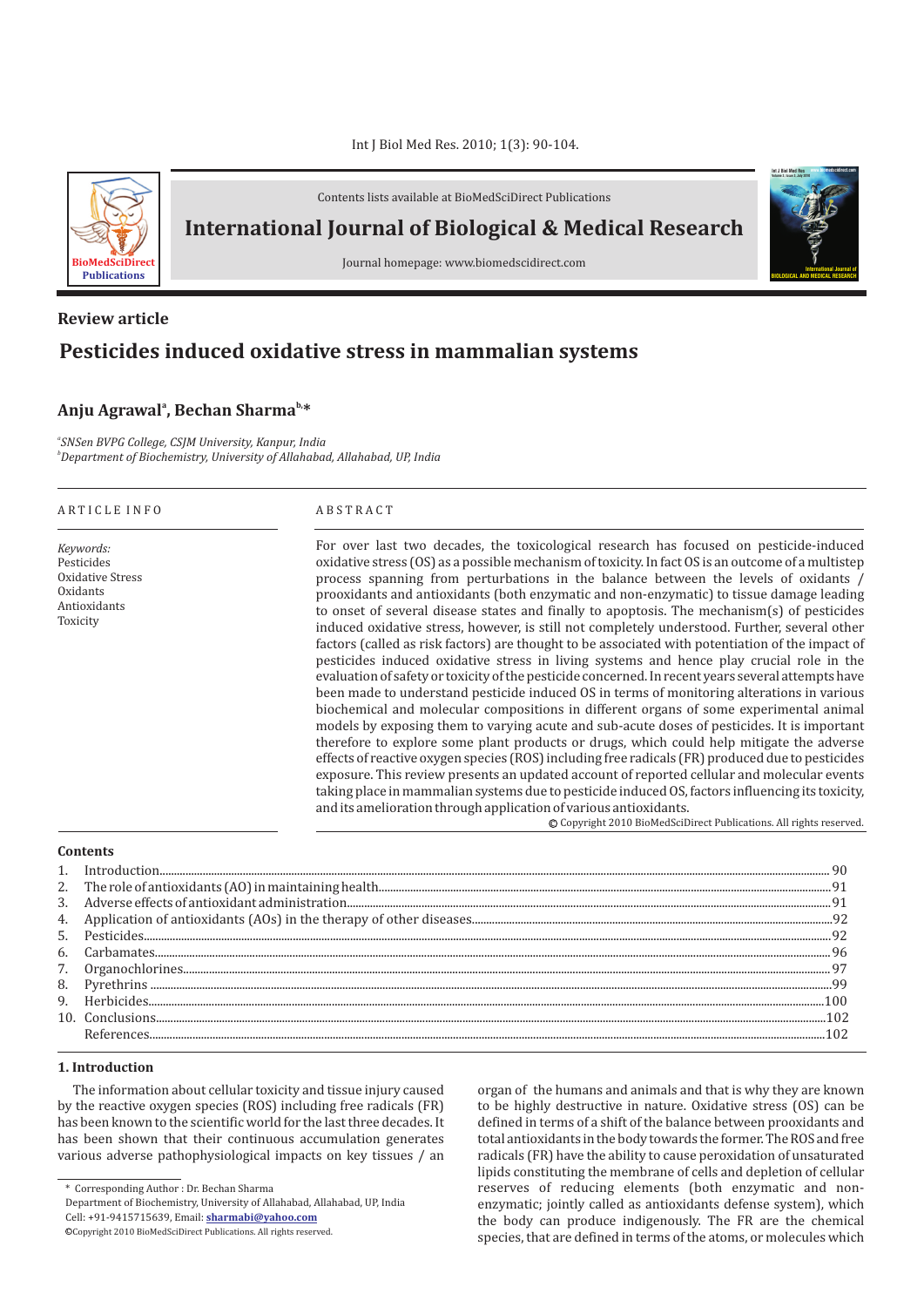contain one or more unpaired electrons and that makes them several folds more reactive than their corresponding ions and FR continue to seek stabilisation by reacting with other micromolecules, failing which they may interact with biological macromolecules or tissues. Free Radicals have various chemical forms such as hydroxyl, superoxide, nitric oxide and lipid peroxyl radicals etc. The production of FR has been used in the genesis of toxicity of many man-made chemicals and drugs that are called as xenobiotics. The toxicity associated to these xenobiotics is the primary cause of development of different pathophysiological conditions which lead to number of diseases such as occurrence of neurodegeneration in Alzheimer's disease [1,2], aging, asthma, atherosclerosis, cataract, chronic inflammatory diseases of the gastrointestinal (GI) tract, diabetes, Parkinson's disease, neoplastic disease and several others [3].

The aerobic organisms including human beings utilise molecular oxygen for respiration and oxidation of nutrients through mitochondria, a powerhouse of the cell, as it generates energy for driving its physiological activities. As a consequence of the mitochondrial activity, highly reactive oxygen species (ROS) are generated. Reactive Oxygen Species comprise FR,  $H<sub>2</sub>O<sub>2</sub>$  and peroxynitrite anion. Further, ROS elements may combine to form other toxic species such as peroxynitrite (O=NOO<sup>'</sup>), a product of reaction between superoxide and nitric oxide radicals. The FR elements are highly unstable due to available electrons; they readily react with various cellular organic substrates such as lipids, proteins, membranes and DNA. Oxidation of these molecules can result into molecular damage which further leads to alterations in their normal biochemical / physiological functions. This event may therefore significantly contribute to onset of various disease states such as cancer and Alzheimer's etc. It also exerts profound impact on the body's aging processes. The factors, which may induce generation of FR and other ROS elements in the human body, include physical exercise, environmental stimuli such as ionising radiation from industry, sun exposure, cosmic rays and medical X-rays etc., environmental toxins and altered atmospheric conditions (such as hypoxia and hyperoxia). Certain drugs, ozone and nitrous oxide (primarily from automobile exhaust), sunlight, and various other industrial chemicals/ pollutants including heavy metals, smoke and different pesticides also induce FR and ROS element production in the human body, which are considered as one of the major causes of carcinogenesis [4].

The FRs is formed continuously in cells as a consequence of both enzymatic and non-enzymatic reactions [5]. As a consequence of oxidation of nutrients in mitochondria and production of ATP through electron transport chain (ETC), FRs are frequently generated. The main source of ROS *in vivo* is aerobic respiration, although ROS are also produced by peroxisomal  $\beta$ -oxidation of fatty acids, microsomal cytochrome P450 metabolism of xenobiotic compounds, stimulation of phagocytosis by pathogens or lipopolysaccharides, arginine metabolism, and tissue specific enzymes.

The FR elements primarily select three important cellular targets to attack in the living systems: (1) essential proteins which are oxidised resulting into diminution of sulfhydryls or thiols contents (2) DNA which is damaged via free radicals mediated oxidative reactions and serve as a precursor to cause cancer and (3) cellular membrane lipids consisting of poly unsaturated fatty acids, which rapidly react with FR and undergo peroxidation (LPO) finally leading to damage of the membrane. As a result, membrane permeability and its Ca<sup>2+</sup> flux are increased. These events lead to damage of mitochondria, DNA and proteins, which in turn result into swelling of cells and finally the cell death due to apoptosis. The

imbalances between the production of ROS/FR and antioxidant defenses in the body lead to a number of important health implications. If there are too many ROS or FR species or the level of antioxidants is depleted or a condition of failure to repair the oxidative damage has arisen, then a pathological condition, called as oxidative stress (OS) develops, and it may cause chronic and permanent damage to the body [6]. The list of ROS/FRs and their salient characteristics are already illustrated elsewhere [7,8].

The exposure of experimental animals or humans to some industrial chemicals including heavy metals has been shown to generate OS [7,8]. The application of pesticides in fields and for sanitary reasons is an essential evil. A pesticide is any substance or mixture of substances intended for preventing, destroying, repelling, or mitigating any pest. Though often misunderstood to refer only to insecticides, the term pesticide also applies to herbicides, fungicides, and various other substances used to control pests, the main targets of the pesticides. Pests are living organisms that occur where they are not wanted or that cause damage to crops or humans or other animals for examples insects, mice and other animals, unwanted plants (weeds), fungi, microorganisms such as bacteria and viruses, and prions. Under United States law, a pesticide is also any substance or mixture of substances intended for use as a plant regulator, defoliant, or desiccant. The indiscriminate application of these chemicals has posed serious threat to the environmental health.

An extensive survey of available literature indicates that for the last two decades pesticide-induced OS has been considered as a possible mechanism of toxicity and hence it has been a focus of toxicological research even today. The pesticides have been shown to induce production of ROS by altering the balance between the oxidants / prooxidants and antioxidants through promoting lipid peroxidation (LPO) and depleting the antioxidative cellular reserves (both the enzymatic and non enzymatic) leading to a condition of OS. The range of its impact spans from tissue injury, and aging through apoptosis, to onset of various known/unknown diseases. However, the exact mechanism(s) of their action in mammalian systems has still not been completely understood. In present article, an endeavour has been made to present an updated account of reported information on pesticides induced OS, factors responsible for potentiation of its impact (risk factors), cellular and molecular events influenced by OS, in various key organs of mammalian systems and possible amelioration via application of certain plant products and drugs.

#### **2. The role of antioxidants (AO) in maintaining health**

Human body protects itself from the damages caused to it by FRs/ROS employing various defense mechanisms. The body cells primarily utilise its indigenous antioxidant defense system comprising FRs/ROS scavenging enzymes as the first line of defense and the sulfhydryl reserves (thiols), vitamins (A, C and E) and their precursors (such as  $\beta$ -carotene for vitamin A), and polyphenols as the second to combat ROS/FRs mediated toxicity to human health [9,10]. An antioxidant (AO) is a molecule that is capable of slowing down or preventing the oxidation of other molecules by ROS/FRs or any other chemical events. Oxidation is a chemical reaction which transfers electrons from a substance to an oxidizing agent and is able to produce free radicals. This is followed by chain reactions that produce apoptosis in cells. The AO molecules terminate these chain reactions by removing free radical (FR) intermediates, and inhibit other oxidation reactions by being oxidized themselves. This often results in AOs acting as reducing agents. Several AO substances have now been known so far that can provide an effective protection to the biological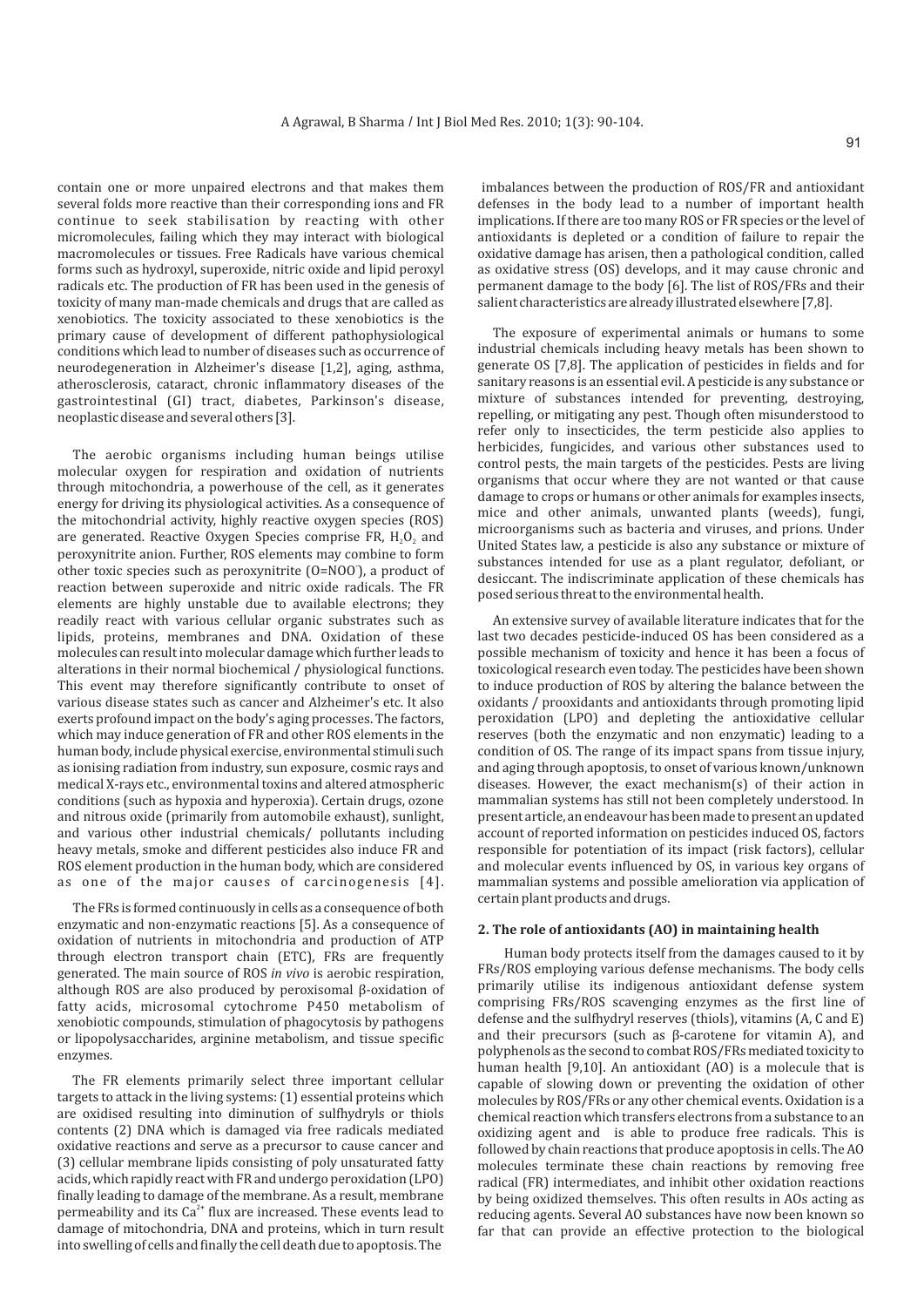#### macromolecules [11].

Various kinds of fruits, vegetables and medicinal plants have been examined for their AO's potential [12-14]. Many nutraceutical and food companies sell formulations of antioxidants as dietary supplementation and these are widely used by people [15] . The AOs differ in their affinity to the various FRs as well as in their binding site in the organism, for example, vitamin E is highly effective with the superoxide radicals but it is very weak in scavenging hydroxyl ions. Vitamin E is found on the surface of biological membranes and the blood lipids only, whereas in the fluid spaces vitamin C is the main AO. Glutathion also acts as an AO intracellularly and melatonin in the nerve cells. The AOs have thus been classified according to their affinity to FRs and tissue concentrations. There is no doubt that neither a common effective AO compound exists, nor a universal AO treatment [16], only some substances that scavenge certain FRs on defined cells or molecules are present.

Further, when determining the AO content of a tissue, plant or fruits in a peroxide system such as plums and bananas, red grapes were the most effective against FRs, whereas in a hypochlorite system the banana proved to be the weakest. Similarly, on examining some food additives (butylhydroxytoluene, trinatriumpolyphosphate, phenol, propylgallate, etc.) and spices (rosemary, red pepper and oregano as the best ones) a different rank order was established in the two mentioned systems, except Vitamin E, which proved to be the weakest one [17]. Garlic, carrots, apricots, onions, curry, citrus fruits etc. have good AO properties. The advantages of tea and fish consumption are undoubtedly proven, but the role of red wine in preventing FRs is still a debated topic. The results are controversial, but it was suggested that a moderate drinking of red wine (1-3dl daily) might be protective against FRs [18], and possibly against neoplastic diseases too. Each of these antioxidant nutrients, as discussed above, possesses specific and unique characteristics. They mostly function in synergistic manner in the body system in order to potentiate its overall antioxidant protection capability [19,20].

#### **3. Adverse effects of antioxidant administration**

The consumption of any of the antioxidants in plenty is not always safe. It is evident from the literature available that any AO can be transformed to a prooxidant, especially if given in a high dose and without proper supplementation of other AOs. The AO will be saturated when it is not able to step into the electron transport chain and it becomes a source of FRs. Probably this is the explanation of the failure of the "Natural" Cancer Prevention Trial [21]. Later it was experimentally proved that high doses of  $\beta$ carotene produce superoxide radicals. It can, thus, be said: "a single antioxidant is not an antioxidant"[14]. Therefore a new term as "antioxidative stress" has also been coined. This includes all ill effects of AOs and their indirect disadvantages. For example, relatively strong reducing acids can have antinutrient effects if it binds to dietary minerals such as zinc in the gastrointestinal (GI) tract, which prevents it from being absorbed [22]. The beneficial effect of exercise by the induction of aortic catalase activity and endothelial NO synthase expression was counteracted by the administration of vitamin E [24]. This shows that an adaptative reaction may be hindered by the administration of an AO. Certainly the physiological FR reactions must not be blocked.

# **4. Application of antioxidants (AOs) in the therapy of other diseases**

The exposure of animals or human beings to pesticides, heavy metals or introduction of any xenobiotics in the body increases FR generation, which in turn causes tissue injuries [7,8,25]. The administration of AOs has been found to be good in all kinds of ailments, in the form of the poly-AO therapy (Nacetylcysteine, selenium, Vitamin C+E, allopurinol and lazaroid combination)[26,27]. The application of AOs has been found to protect the animals from brain damages due to AOs [10,28]. Another antioxidant, allopurinol, which is able to scavenge superoxides generated by xanthine oxidase, has been found effective in treating the patients suffering from shock and respiratory distress syndrome [29]. In the course of the influenza, the ROS derived from the macrophages causes more damages than the influenza virus itself [30]. Hemila and Douglas (1999)[31] have shown that high doses of vitamin C (2000mg daily) are effective in acute respiratory infections. The combination therapy of AO compounds (vitamin C, coenzyme  $Q10$ ,  $\beta$ -carotene) has proved to be effective in the therapy of different (toxic and infective) hepatic diseases [32,33]. The chronic pancreatitis was treated with selenium compounds [34]. Anti oxidative treatment, in addition, has also shown protective response against several neurologic and metabolic disorders including renal [9,35], haematological [36], autoimmune and gynaecologic ailments [37]. In the malignant cell lines, the pycnogenol, allicin and resveratrol showed greatest antitumour activity. Lockwood et al. [38] reported that a megadose of coenzyme Q10 and multivitamin therapy can prevent carcinogenesis, but this data has not been confirmed by other workers.

# **5.Pesticides**

A pesticide is a substance or mixture of substances used to kill a pest. A pesticide may be a chemical substance, biological agent (such as a virus or bacteria), antimicrobial, disinfectant or device used against any pest. The FAO has defined the term of pesticide as ``any substance or mixture of substances intended for preventing, destroying or controlling any pest, including vectors of human or animal disease, unwanted species of plants or animals causing harm during or otherwise interfering with the production, processing, storage, transport or marketing of food, agricultural commodities, wood and wood products or animal feedstuffs, or substances which may be administered to animals for the control of insects, arachnids or other pests in or on their bodies. The term pesticides includes substances intended for use as a plant growth regulator, defoliant, desiccant or agent for thining fruit or preventing the premature fall of fruit, and substances applied to crops either before or after harvest to protect the commodity from deterioration during storage and transport [39]. Pests include insects, plant pathogens, weeds, molluscs, birds, mammals, fish, nematodes (roundworms) and microbes which compete with humans for food, destroy property, spread or are a vector for disease or cause a nuisance.

Pesticides include variety of different compounds such as insecticides (organochlorines, organophosphates, carbamates, pyrethroids to act as ovicides (substances that kill eggs), larvicides (substances that kill larvae) or adulticides (substances that kill adults)), herbicides (paraquat, diquat, 2,4 dichlorophenoxyacetic acid [2,4-D], gyphosate to control weeds), fungicides (dithiocarbamates, captan), fumigants (ethylene dibromide, methyl bromide), rodenticides (anticoagulants to control rodents), Algicides or algaecides for the control of algae, Avicides for the control of birds, Bactericides for the control of bacteria, Miticides or acaricides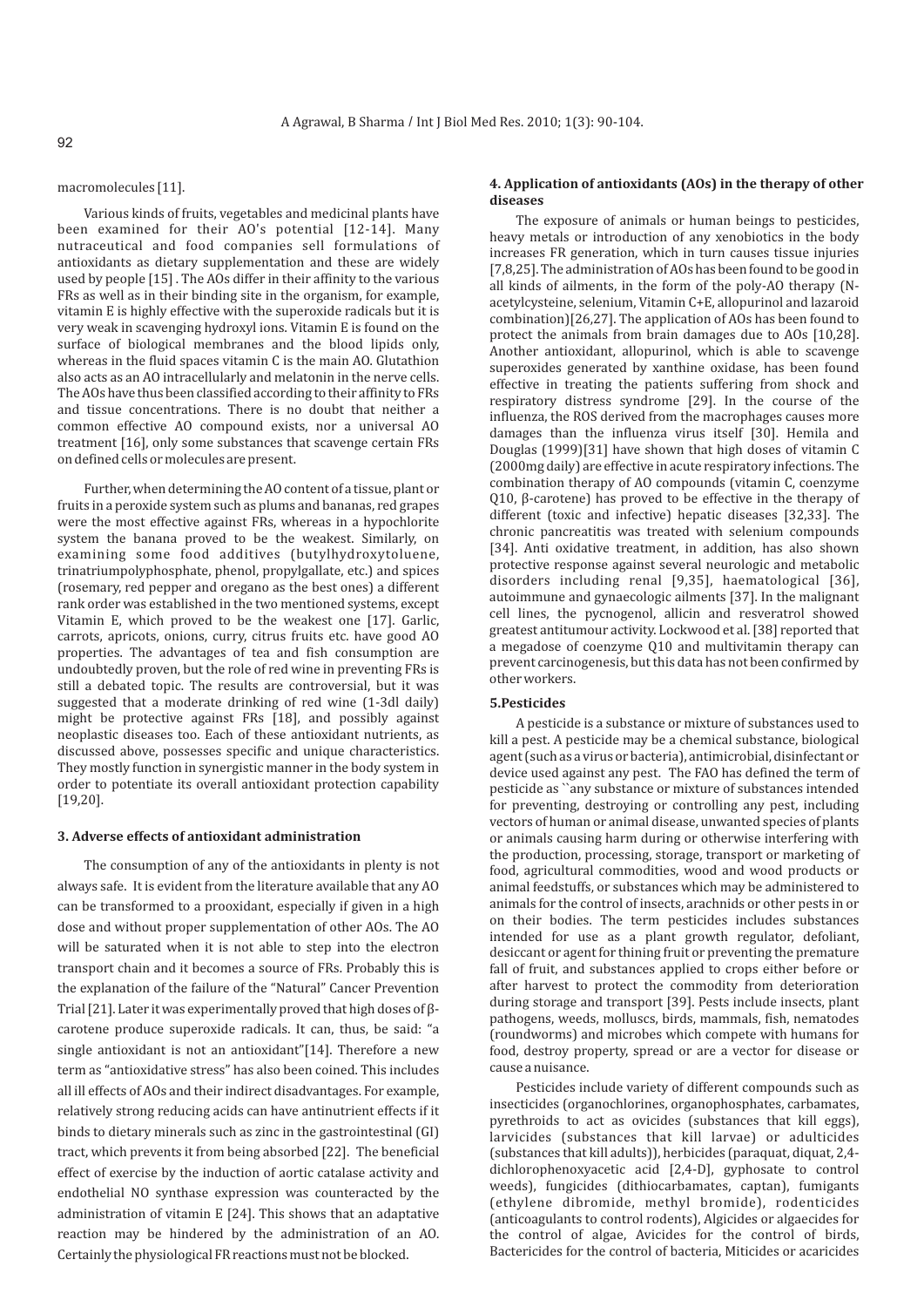for the control of mites, Molluscicides for the control of slugs and snails, Nematicides for the control of nematodes, Virucides for the control of viruses (e.g. H5N1) [40]. Most pesticides work by

poisoning the pest. A list of the most commonly used pesticides, their mechanisms of actions, signs and symptoms and treatment are summarized in Table 1.

> mg/kg/h (up to 500 mg/h) after initial bolus and continued for 24 h, (7) Furosemide (Lasix), 40 to 160 mg for pulmonary congestion remaining after full atropinization.

|                                                                                                                                                                                                                                                                                          | Table 1. Most common pesucides, mechanisms of actions, signs and symptoms and treatment                                                                                                                                                                                                      |                                                                                                                                                                                                                                                                                                                                                                                                                                                                                                                                                 |                                                                                                                                                                                                                                                                                                                                                                                                                                                                                                                                                                                                                                                                                                                                                                                         |
|------------------------------------------------------------------------------------------------------------------------------------------------------------------------------------------------------------------------------------------------------------------------------------------|----------------------------------------------------------------------------------------------------------------------------------------------------------------------------------------------------------------------------------------------------------------------------------------------|-------------------------------------------------------------------------------------------------------------------------------------------------------------------------------------------------------------------------------------------------------------------------------------------------------------------------------------------------------------------------------------------------------------------------------------------------------------------------------------------------------------------------------------------------|-----------------------------------------------------------------------------------------------------------------------------------------------------------------------------------------------------------------------------------------------------------------------------------------------------------------------------------------------------------------------------------------------------------------------------------------------------------------------------------------------------------------------------------------------------------------------------------------------------------------------------------------------------------------------------------------------------------------------------------------------------------------------------------------|
| <b>Class</b>                                                                                                                                                                                                                                                                             | <b>Mechanism of action/ toxicity</b>                                                                                                                                                                                                                                                         | Signs and symptoms                                                                                                                                                                                                                                                                                                                                                                                                                                                                                                                              | <b>Treatment</b>                                                                                                                                                                                                                                                                                                                                                                                                                                                                                                                                                                                                                                                                                                                                                                        |
| Organochlorines<br>Chlorobenzilate,<br>Dicofol (Kelthane)<br>Dienochlor(Pentac) Endosulfan,<br>Lindane (Kwell)                                                                                                                                                                           | Induction of hyperexcitable state<br>in central and peripheral nervous<br>system by disruption of normal<br>flow of sodium and potassium<br>across the axon membrane; may<br>antagonize GABA-mediated<br>inhibition in CNS                                                                   | Seizures, headache, dizziness,<br>nausea, vomiting, paresthesias,<br>incoordination, tremor/twitching<br>following topical treatment for lice/<br>scabies or accidental or intentional<br>ingestion of liquid pesticide                                                                                                                                                                                                                                                                                                                         | 1) Maintain and protect airway, (2)<br>Ensure adequate oxygenation, (3)<br>Seizure control with diazepam;<br>adults, 5 to 10 mg, push over 2 to 5<br>min, intentional ingestion of liquid<br>pesticide repeated every 10 min as<br>necessary; children of <12 years,<br>$0.04$ to 0.2 mg/kg every 10 min,<br>monitoring airway closely;<br>lorazepam may be used as an<br>alternative, (4) IV fluids with<br>dextrose (5 to 10%) and thiamine<br>(100 to 500 ng/L), (5)<br>Dysrhythmias from rare myocardial<br>irritant effect treated with lidocaine<br>$\left(\frac{1}{\text{mg}}\right)$ kg bolus, 2 to 4 mg/min<br>continuous infusion)                                                                                                                                            |
| <b>Biocides</b><br>Pyrethrins/ pyrethroids Allethrin,<br>Cyfluthrin (Baythroid),<br>Cypermethrin (Barricade,<br>Cymbush, Cynoff, Demon),<br>Deltamethrin, Dimethrin,<br>Fenothrin, Fenvalerate,<br>Permethrin (Ambush, Dragnet,<br>Nix, Pounce),<br>Remethrin                            | Pyrethrins are derived from<br>chrysanthemums; pyrethroids<br>are synthetic compounds with<br>longer half-lives; both can<br>produce toxic effects on the<br>nervous system but are not well<br>absorbed and are effectively and<br>quickly detoxified by mammalian<br>liver enzyme systems. | The most severe symptoms are<br>seizures, though highly uncommon<br>unless highly exposed (usually<br>through ingestion of large<br>quantities); tremor, incoordi-nation,<br>salivation, vomiting; topical<br>exposure can produce short-term<br>paresthesias, especially of the hands<br>and face; a small portion of the<br>population $(1 \text{ to } 3\%)$ is allergic to<br>pyrethrins/ pyrethroids, symptoms<br>ranging from nasal stuffiness to<br>asthma.                                                                               | (1) Skin decontamination by<br>thorough washing with soap and<br>water is suggested; vitamin E, oil<br>preparations are effective in<br>preventing and treating<br>paresthesias; corn oil and<br>petrolatum are less effective,<br>(2) Seizures controlled with<br>benzodiazepines, (3) Standard<br>antiallergy therapy for<br>hypersensitivity reactions.                                                                                                                                                                                                                                                                                                                                                                                                                              |
| Organo-phosphates<br>Acephate (Orthene), Chlorphoxim<br>(Baythion-C),<br>Chlorpyrifos (Dursban, Lorsban),<br>Diazinon, Dimethoate (Cygon,<br>DeFend), Ethoprop<br>(Mocap), Fenitrothion Sumithion),<br>Fenthion (Baytex), Malathion<br>(Cythion), Naled<br>(Dibrome), Terbufos (Counter) | at the nerve endings                                                                                                                                                                                                                                                                         | Inhibit cholinesterase leading to CNS--anxiety, seizures, skeletal<br>excess acetylcholine accumulation nerve-muscle junctions, autonomic<br>ganglia--twitching, tachycardia,<br>muscle weakness (nicotinic<br>effects); peripheral<br>cholinergicneuroeffector<br>junctions--"all faucets on"--<br>sweating, salivation, diarrhea,<br>tearing (muscarinic effects); miosis<br>(pinpoint pupils) most commonly,<br>but 15 percent have mydriasis<br>secondary to epinephrine release<br>from adrenals due to nicotinic<br>receptor stimulation. | (1) Draw red cell cholinesterase<br>and plasma pseudocholine-sterase<br>levels before therapy, (2) Do not<br>delay treatment while awaiting<br>results, (3) Maintain and protect<br>airway, (4) Supplemental oxygen,<br>(5) Atropine (preservative-free, if<br>possible), 2 to 5 mg every 15 min<br>(adults and children of >12 years)<br>until pulmonary symptoms<br>controlled; children < 12 years,<br>$0.05$ to $0.1$ mg/kg every 15 min;<br>doses repeated as needed for<br>symptom control (up to 24 h, taper<br>dose), (6) Pralidoxime (2-PAM,<br>Protopam), 1 to 2g (adults) over 10<br>min, 20 to 50 mg/kg $($ 42 years)<br>over 30 min; repeated in 1 to 2 h and<br>at 10- to 12-h intervals as needed<br>for symptom control; alternatively:<br>continuous infusion 10 to 20 |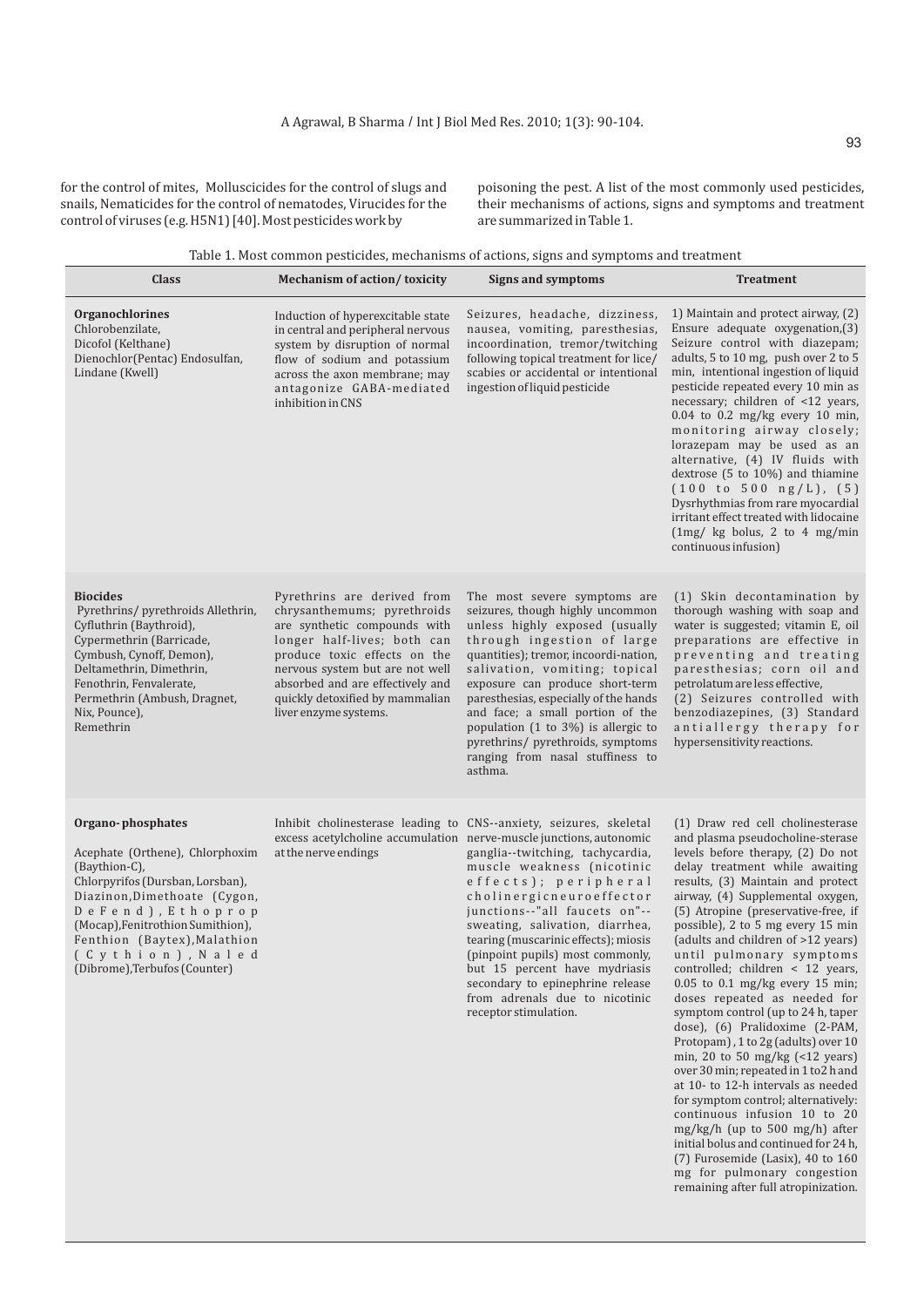| <b>Class</b>                                                                                                                                                       | <b>Mechanism of action/toxicity</b>                                                                                                                              | <b>Signs and symptoms</b>                                                                                                                                                                                                                                                                                                                      | <b>Treatment</b>                                                                                                                                                                                                                                                                                                                                                                                                                                                                                                                                                                                                                                                                          |
|--------------------------------------------------------------------------------------------------------------------------------------------------------------------|------------------------------------------------------------------------------------------------------------------------------------------------------------------|------------------------------------------------------------------------------------------------------------------------------------------------------------------------------------------------------------------------------------------------------------------------------------------------------------------------------------------------|-------------------------------------------------------------------------------------------------------------------------------------------------------------------------------------------------------------------------------------------------------------------------------------------------------------------------------------------------------------------------------------------------------------------------------------------------------------------------------------------------------------------------------------------------------------------------------------------------------------------------------------------------------------------------------------------|
| <b>Carbamates</b><br>Carbaryl (Sevin),<br>Pirimicarb (Aphox, Rapid),<br>Propoxur (Baygon), Timethacarb<br>(Landrin), Other<br>carbamates                           | Reversible cholinesterase<br>inhibition (carbamoyl<br>acetylcholinesterase[AChE]<br>complex dissociates much more<br>easily and quickly than OP-AChE<br>complex) | Cholinergic crisis with "all faucets<br>on"; CNS depression with coma,<br>seizures, hypotonicity in serious<br>toxic exposures                                                                                                                                                                                                                 | (1) Maintain and protect airway, (2)<br>Optimizeoxygenation/supplement<br>al oxygen, (3) Atropine (preferably<br>or IM) Adults, children >12 years,<br>2.0 to 4.0 mg every 15 min until<br>secretions controlled; children <12<br>years, 0.05 to 0.10 mg/kg every 15<br>min until secretions controlled;<br>continue 2 to 12 h; continued signs<br>of poisoning indicate need for more<br>atropine, (4) Furosemide (Lasix), 40<br>to 160 mg, if basilar rales persist<br>after atropinization (5) Pralidoxime<br>not indicated in pure carbamate<br>poisoning; may be necessary in<br>mixed organophosphate/<br>carbamate poisoning or unknown<br>poisoning with cholinergic<br>syndrome. |
| <b>Repellants</b><br>Diethyltoluamide-- DEET (Muskol,<br>Off!, Skeeter Beater, Skeeter<br>Cheater, Skintastic for Kids, others)                                    | Mechanism of toxicity unknown                                                                                                                                    | CNS depression followed by<br>seizures; rare unless applied<br>excessively under occlusion; mild<br>skin irritating effects with repeated<br>use; corneal and mucosal irritation;<br>nausea and vomiting with ingestion<br>and, rarely, hypotension, tachycardia<br>with heavy dermal exposure                                                 | (1) Decontamination, (2) Control of<br>seizures with benzodiazepines (3)<br>Supportive care                                                                                                                                                                                                                                                                                                                                                                                                                                                                                                                                                                                               |
| <b>Biopesticides</b><br>Bacillus thuringiensis<br>Variety aizawai (Agree, Mattch)<br>Variety israelensis (Aquabac,<br>Skeetal)<br>Variety kurstaki (Bactur, Dipel) | Wide range of products derived<br>from several varieties of this<br>organism; highly limited effects<br>on mammalian systems                                     | Mild irritative pulmonary symptoms<br>in some involved in manufacturing<br>process, not in mixers or appliers;<br>theoretical risk of respiratory<br>infection in immunocompromised<br>individuals; single corneal<br>ulceration reported, successfully<br>treated with standard antibiotics:<br>mild gastroenteritis with heavy<br>ingestion. | (1) Symptomatic treatment<br>following decontamination                                                                                                                                                                                                                                                                                                                                                                                                                                                                                                                                                                                                                                    |

CNS=central nervous system, IV=intravenous, IM=intramuscular, GABA-gama amino butyric acid, Source: [40]

Although the usage of pesticides is beneficial, there are also number of drawbacks, such as potential toxicity to humans and other animals. It has been reported that the indiscriminate application of various pesticides in agricultural and public health programs has caused severe environmental pollution and health hazards, including cases of human poisoning [40-47] . The use of pesticide raises a number of environmental concerns. Over 98% of sprayed insecticides and 95% of herbicides reach a destination other than their targeted species, including air, water, bottom sediments, food and non-target living systems. Pesticide drift occurs when pesticides that are suspended in the air as particles are carried by wind to other areas, potentially contaminating them. One of the causes of water pollution is pesticide, and some pesticides are persistent organic pollutants and contribute to soil contamination. Thus, these toxic chemicals have become an integral part of the ecosystem. Since these pesticides are chemically designed to act as poison to the pests (target species), they leave devastating effects on other living beings in the environment by intoxicating non-target organisms as well including humans leading to potential hazards to their health. Recently it has been demonstrated that pesticides and many other industrial chemicals may induce FRs production into the

experimental animals, which possibly play an important role in causing the toxicity. It has been shown that pesticides may induce oxidative stress by producing FRs, enhancing lipid peroxidation (LPO), and causing drastic increase in the activities of antioxidant enzymes and pool of vital antioxidant components in mammalian systems [8,48-51]. The toxicology of various pesticides is presented by different workers [52-57].

# **5.1.Organophosphate pesticides**

The word "organophosphates" refers to a group of insecticides or nerve agents acting on the enzyme a cetyl cholinesterase responsible for facilitating neurotransmission in many oraganisms. The term is used often to describe virtually any organic phosphorus (V)-containing compound, especially when dealing with neurotoxic compounds. Many of the so called organophosphates contain C-P bonds. For instance, sarin is O-isopropyl methylphosphonofluoridate, which is formally derived from phosphorous acid  $(HP(0)(OH<sub>2</sub>), not$ phosphoric acid  $(P(0)(OH)_{3})$ . Also, many compounds which are derivatives of phosphonic acid are used as neurotoxic organophosphates. The representative structure of organophosphate molecules is shown in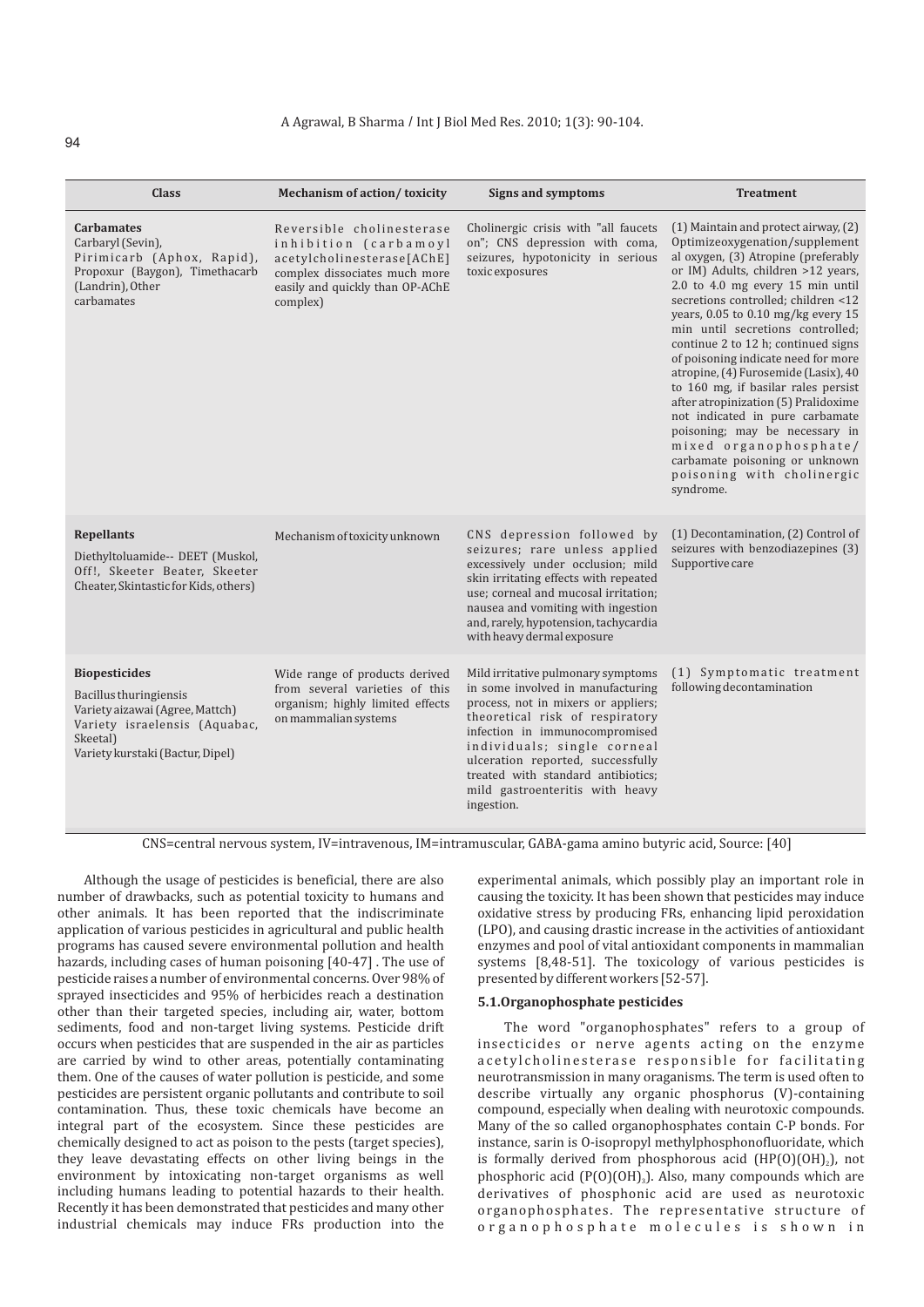Figure1. Organophosphate pesticides



Figure1.Organophosphate pesticides (as well as sarin and VX nerve agent) irreversibly inactivate acetylcholinesterase (AChE) by making an ester bond with hydroxyl group of serine residue present at the active site of enzyme, which is essential to nerve function in insects, humans, and many other animals. The reaction can be displayed as following:  $OP(OH)$ <sub>3</sub>+ROHOP(OH)<sub>2</sub>(OR)+H<sub>2</sub>O<sub>2</sub> where R represents the side chain of serine. Being a triprotic acid, phosphoric acid can form triesters whereas carboxylic acids only form monoesters. Esterification entails the attachment of organic groups to phosphorus through oxygen linkers. Being neuropoisons, these chemicals are also used as chemical warfare agents (nerve gases etc.). For instance, parathion, one of the first OPs commercialized, is many times more potent than malathion, an insecticide used in combating the Mediterranean fruit fly (Medfly) and West Nile Virus-transmitting mosquitoes. Organophosphate pesticides degrade rapidly by hydrolysis on exposure to sunlight, air, and soil, although small amounts can be detected in food and drinking water. Their ability to degrade made them an attractive alternative to the environmentally persistent organochlorines, such as DDT, aldrin and dieldrin. Although organophosphates degrade faster than the organochlorines, they have greater acute toxicity, posing risks to people who may be exposed to its large amounts. Some of the commonly used organophosphates include parathion, malathion, methyl parathion, chlorpyrifos, diazinon, dichlorvos, phosmet, tetrachlorvinphos, and azinphos methyl. The structural features of organophospahtes include (1) A terminal oxygen connected to phosphorus by a double bond, i.e. a phosphoryl group, (2) two lipophilic groups bonded to the phosphorus, and (3) a leaving group bonded to the phosphorus, often a halide.

Some of these compounds contain sulfur in place of oxygen at the terminus and are called as thiophosphoryl compounds. They bear P=S functionality and are much less toxic than related phosphoryl derivatives for example sarin, VX and tetrethyl phosphate. Thiophosphoryl compounds are not active inhibitors of acetylcholinesterase in either mammals or insects; in mammals, metabolism tends to remove lipophilic side groups from the phosphorus atom while in insects it tends to oxidize the compound, thus removing the terminal sulfur and replacing it with terminal oxygen, which allows the compound to more efficiently act as an acetylcholinesterase inhibitor. Within these requirements, a large number of different lipophilic and leaving groups have been used. The variation of these groups is one means of fine tuning with the toxicity of the compound. A good example of this chemistry are the p-thiocyanate compounds which use an aryl (or alkyl) group and an alkylamino group as the lipophilic groups. The thiocyanate is the leaving group.

#### **5.2.Toxicity and poisoning by organophosphates**

Organophosphates are potent nerve agents, functioning by inhibiting the action of AChE activity in nerve cells. They are one of the most common causes of poisoning worldwide, and are rarely used intentionally in suicides in agricultural areas. Their toxicity is not limited to the acute phase, however, their chronic effects have long been noted. Neurotransmitters such as acetylcholine (which is affected by organophosphate pesticides) are profoundly important in the brain's development, and many OPs have neurotoxic effects on developing organisms even from low levels of exposure.Other organophosphates are not toxic, yet their main metabolites, such as their oxons are toxic. Signs and symptoms of organophosphate poisoning include salivation, lacrimation, urinary incontinence, defecation, GI upset diarrhea/emesis and miosis.

#### **5.3.Oxidative stress induced by organophosphates**

Amal et al [58] have studied the effect of acute organophosphorus toxicity on the biomarkers of oxidative stress and apoptosis. They conducted biochemical assays for monitoring activities of true and pseudocholinesterase, catalase and caspase 3 as well as levels of glutathione, (GSH), and malonyldialdehyde (MDA) and found significant decrease in the levels of reduced glutathione and catalase and increase in the level of MDA in acute OP patients over controls. They observed a significant linear negative correlation between MDA and cholinestrases and a significant positive correlation between cholinestrases and catalase, and reduced glutathione (GSH). Thus they concluded that organophosphate in the patients induced production of OS as evidenced by the increased level of malondialdehyde (end product of lipid peroxidation) and decreased level of antioxidants (reduced glutathione and catalase). Serum MDA level is considered as an index of the general peroxidative damage to different tissues [59], GSH serves as a substrate in the glutathione peroxidase/ glutathione reductase system, with NADPH as a reductant, to detoxify lipid peroxidation. Depletion of GSH favours lipid peroxidation and consequently induces cell damage [60,61]. Catalase is one of the cellular defense mechanisms against cytotoxic oxygen species  $(H_2O_2)$ . A decrease in its activity can lead to excessive accumulation of ROS resulting in initiation and propagation of lipid peroxidation. The impaired glutathione redox status could result in induction of apoptosis, as the activity of caspase-3 is elevated [60]. Also, the activity of cholinestrases correlated negatively with MDA levels and positively with glutathione and catalase levels in OP toxicity. Similar to these results, the observations recorded from different organs (liver, kidney, spleen, and brain) of rats exposed to sublethal concentrations of chlorpyrifos *(O,O-diethyl O-3,5,6 trichloro-2-pyridyl phosphorothionate,* CPF) through intramuscular route for 3 dyas revealed decrease in the levels of reduced glutathione (GSH) and consequent increase in oxidized glutathione (GSSG) levels, resulting in a significant decrease in GSH/GSSG ratio in all these rat tissues tested. However, the treatment of CPF exposed rats with antioxidant vitamins (vitamins A, E, and C) for 1 month, protected the antioxidant parameters [61] in experimental rats. The chlorpyrifos (a chlorinated organophosphate) has also been reported to induce OS into liver, kidney, brain and fetus of the pregnant rats. However, their treatment with butanolic extract of a plant, *Paronychia argentea,*offered considerable protection [62].

#### **5.4.Pathophysiology of organophosphate poisoning**

Organophosphates reversibly bind to and inactivate the enzyme acetylcholinesterase (AChE), inhibiting the breakdown of acetylcholine and leading to an excess of acetylcholine in cholinergic synapses. This excess acetylcholine initially overstimulates and then paralyzes cholinergic transmission. The bond between organophosphates and AChE becomes irreversible after a period of approximately 24 to 72 h, a process referred to as "aging". Toxicity manifests in nicotinic and muscarinic effects in the central and peripheral nervous systems.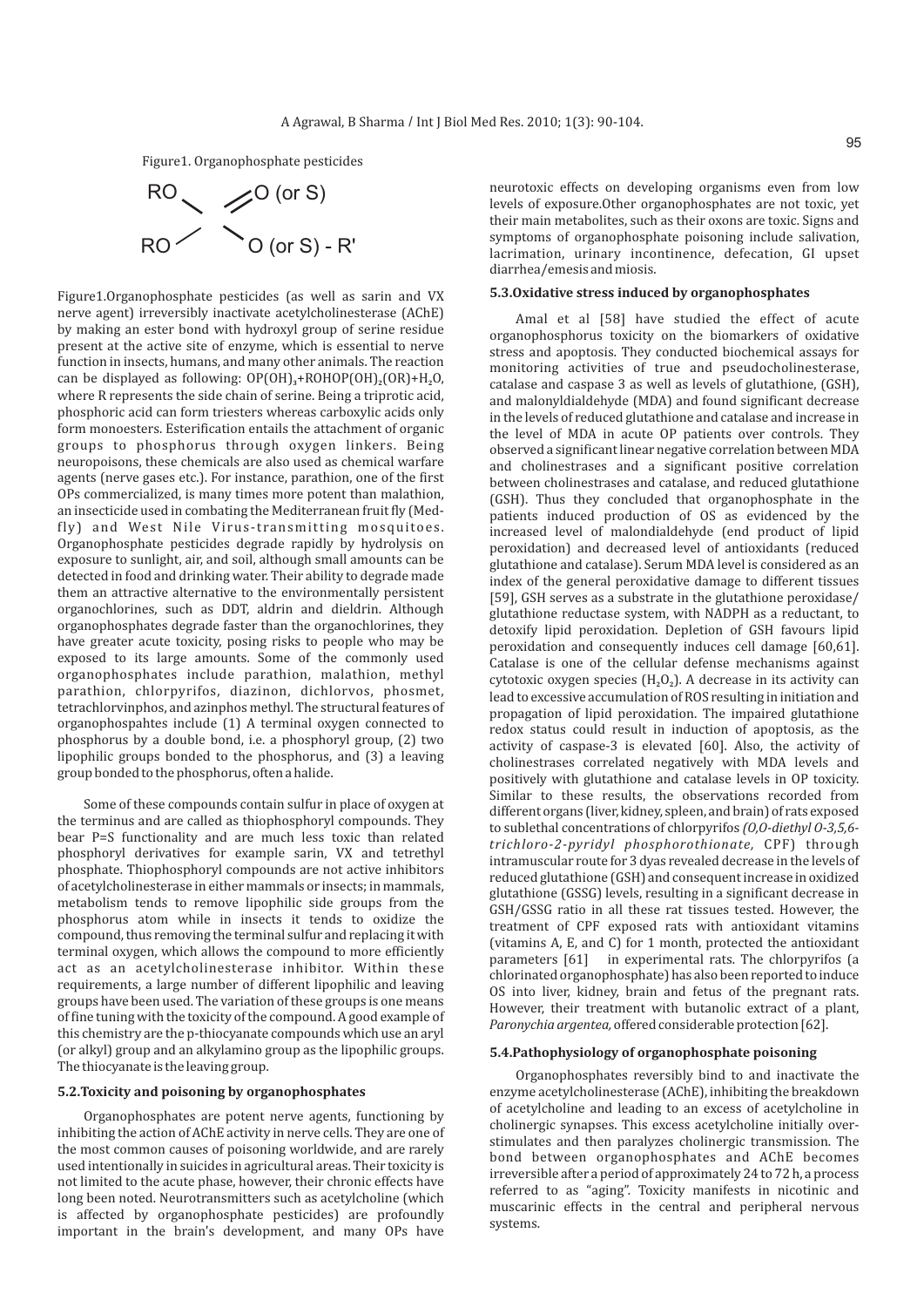# **5.5.Clinical signs and symptoms of organophosphate poisoning**

Acute signs can result within 1-12 h following inhalation or cutaneous absorption and more rapidly following ingestion. The clinical signs of organophosphate poisoning occur as a result of excess acetylcholine accumulation at the nerve endings, which mimics hyperactivity of the parasympathetic nervous system. Signs relative to the alimentary tract include excess salivation, lacrimation, abdominal pain, vomiting, intestinal hypermotility, and diarrhea. The muscarinic effects of acetylcholine cause bronchoconstriction and an increase in bronchial secretions. The nicotinic effects of acetylcholine consist of involuntary irregular, violent muscle contractions and weakness of voluntary muscles. Death occurs as a result of respiratory failure. Clinically affected animals may lose weight due to the inability to feed and drink because of muscular weakness. Clinical signs in birds include goose-stepping, ataxia, wing spasms, wing droop, dyspnea (difficulty in breathing), tenesmus (spasm of anal sphincter), diarrhea, salivation, lacrimation, ptosis (drooping) of the eyelids, and wing-beat convulsions. Non-fatal cases usually recover within 48h. Susceptibility to organophosphate toxicity varies greatly among individuals of any species and can be increased by frequent repeated mild exposure, which results in greater susceptibility due to exhaustion of the body's store of cholinesterase. No definite postmortem changes are seen and when present, are usually secondary to the symptoms and include pulmonary edema, asphyxia, gastroenteritis, and rarely kidney and liver degeneration.

# **5.6.Diagnosis of organophosphate poisoning**

As postmortem findings are usually not revealing, diagnosis is usually made by laboratory analysis. The most reliable diagnostic test is the determination of AChE level in red blood cells, but it must be performed on fresh samples. The AChE levels can be determined on red blood cells (RBCs), whole blood or plasma. The analysis, which is usually used, is the detection of organophosphate degradation products in the stomach contents and liver and kidney tissue. Analysis of brain tissue for decreased AChE levels is also good if done within a few days following death.

# **5.7.Treatment of organophosphate poisoning and management**

If organophosphate toxicity is diagnosed, treatment with atropine and 2-PAM (2-pyridine aldoxime methiodide) can alleviate some of the symptoms. Decontamination of the skin, stomach and eyes of the animal may be necessary, along with symptomatic treatment and respiratory support. Precautions should be taken to prevent drift or drainage of organophosphates to adjoining fields, pastures, ponds, streams or other premises outside the treated area.

# **6.Carbamates**

Carbamate pesticides are derived from carbamic acid and kill insects in a similar fashion as organophosphate insecticides. Organocarbamate pesticides are one of several classes of insecticides, including compounds such as carbaryl, aldicarb, and zectran, which are not broad spectrum in ansecticidal function. They are widely used in homes, gardens and agriculture. Like the organophosphates, their mode of action is inhibition of cholinesterase enzymes, affecting nerve impulse transmission but they are relatively less toxic than organophosphates. The basic chemical structures of carbamate pesticides and their derivatives are shown in Figure 2.



Figure 2. General structure of organocarbamate pesticides and their derivatives. R1, R2= aromatic or aliphatic moieties.

The first carbamate, carbaryl, was introduced in 1956 and more of it has been used throughout the world than all other carbamates combined. Because of carbaryl's relatively low mammalian oral and dermal toxicity and broad control spectrum, it is widely used against a variety of insect pests of cotton, fruits, vegetables, ornamental trees and shrubs, and animals and livestock. It is also used as a molluscicide as well as in lawn and garden settings, where as Aldicarb is released to soil as a systemic insecticide for soil use. Most of the carbamates are extremely toxic to Hymenoptera, and precautions must be taken to avoid exposure to foraging bees or parasitic wasps. Some of the carbamates (like aldicarb) are translocated within plants, making them an effective systemic treatment. Humans may be exposed to organocarbamate insecticides through contaminated air, soils, water, and food by inhalation, dermal contact, and ingestion exposure routes.

The persistence of organocarbamates in the environment varies with each individual compound and the chemical properties of the surrounding soils and water. The reported persistence of carbaryl ranges from nonpersistent in aerobic conditions, with effectiveness lasting from a few hours to several days, but rarely more than 12 weeks, to moderately persistent, with effectiveness ranging from 1 to 18 months. The reported persistence of aldicarb ranges from nonpersistent, with effectiveness lasting from a few hours to several days, but rarely more than 12 weeks, to persistent, retaining toxicity for years. Neither of these compounds binds strongly to soil and both have potential to leach to groundwater.

#### **6.1.Toxicity of organocarbamates**

The mode of action of the organocarbamates, like the organophosphates, is inhibition of AChE activity, which results in accumulation of endogenous acetylcholine, a chemical transmitter of neural impulses in nerve tissue and effector organs. This results in an over activity of cholinergic components of the autonomic nervous system, inhibition of neurotransmission process and development of titanic conditions or paralysis.

# **6.2.The clinical signs and symptoms of carbamate poisoning**

These are similar to those caused by the organophosphate pesticides. The carbamate's principal route of entry is either by inhalation or ingestion or secondarily by the dermal route. Dermal exposure tends to be the less toxic route than inhalation or ingestion. For example, carbofuran has a rat oral LD50 of 8 mg/kg, compared to a rat dermal LD50 of >3,000 mg/kg body weight, making it much more toxic when ingested. The carbamates are hydrolyzed enzymatically by the liver and the kidneys excrete the degradation products. Respiratory depression combined with pulmonary edema is the usual cause of death from poisoning by carbamate compounds whereas with organophosphates, the signs and symptoms are based on excessive cholinergic stimulation. Unlike organophosphate poisoning, carbamate poisonings tend to be of shorter duration because the inhibition of nervous tissue AChE is reversible, and carbamates are more rapidly metabolised as well.

The commonly observed early signs and symptoms due to carbamates poisoning include muscle weakness, dizziness, sweating, eye tearing, coughing, and frequent bowel movements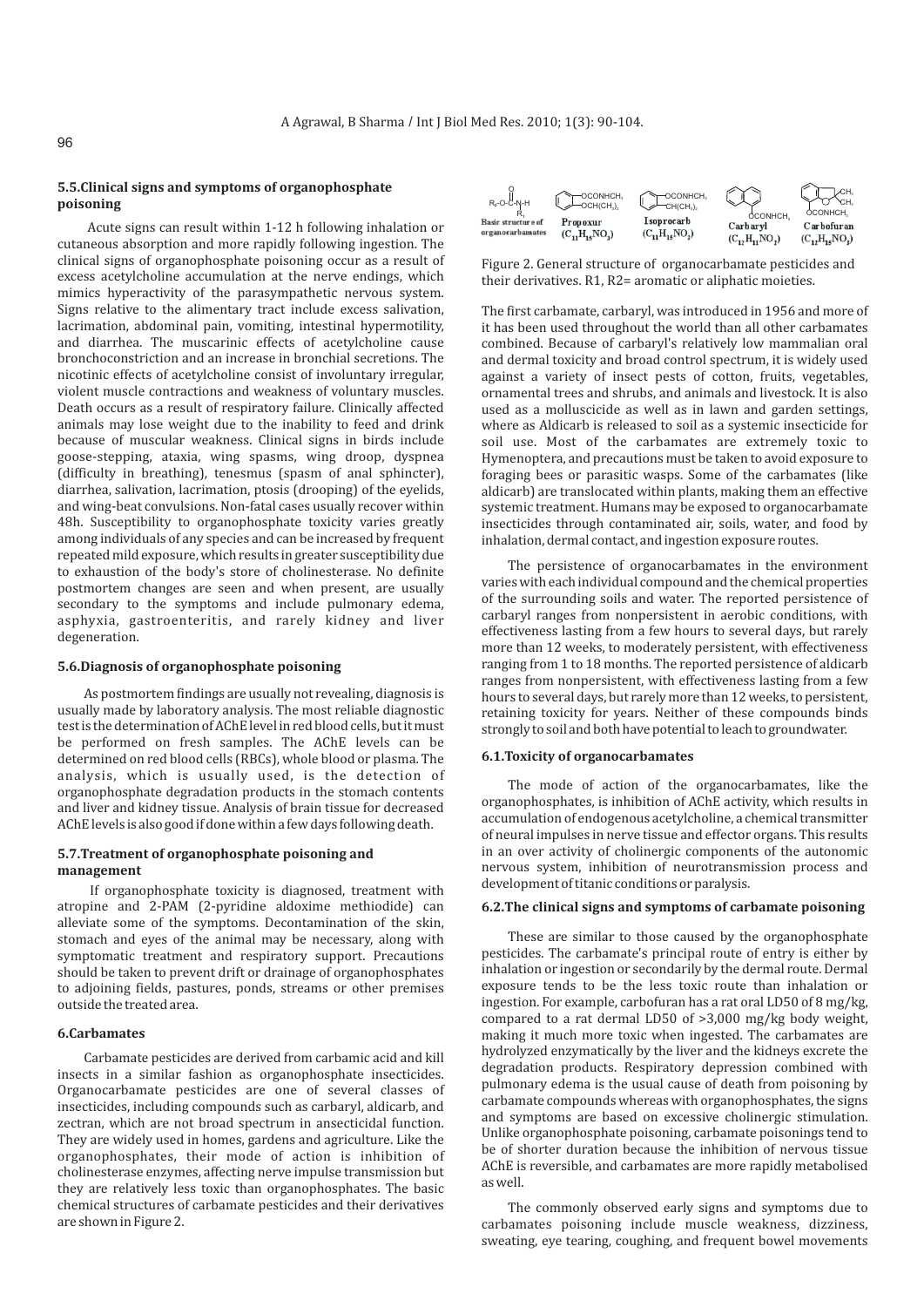and urination and slight body discomfort. The headache, salivation, nausea, vomiting, abdominal pain and diarrhoea are often prominent at higher levels of exposure. Contractions of the pupils with blurred vision, incoordination, muscle twitching and slurred speech have been reported. Breathing may become difficult, and muscles become weak. Rarely, shortness of breath or muscle weakness is fatal. Symptoms last hours to days after exposure to carbamates but can last for weeks after exposure to organophosphates. Mammalian toxicities for carbamate pesticides are demonstrated in Table 2 [63].

### **Table 2. Toxicity of carbamate pesticides to mammalian systems.**

| Common name | Rat oral LD50<br>(mg/kg body weight) | Rabbit dermal LD50<br>(mg/kg body weight) |
|-------------|--------------------------------------|-------------------------------------------|
| Aldicarb    | 1                                    | 20                                        |
| Carbaryl    | 500-850                              | >2.000                                    |
| Carbafuron  | 8                                    | >3.000                                    |
| Fenoxycarb  | 16.800                               | >2.000                                    |
| Methicarh   | 60-1,000 depending on product        | $>2,000$ (rat)                            |
| Methomyl    | 30-34                                | >2.000                                    |
| Oxamyl      | 5.4                                  | 2.960                                     |
| Thiodicarb  | 66                                   | >2000                                     |

Source: [63]

#### **6.3.Diagnosis and treatment**

The diagnosis of insecticide poisoning is based on the symptoms and on a description of the events surrounding the poisoning. Blood tests can confirm carbamate or organophosphate poisoning. If an insecticide might have contacted the skin, washing of the area is recommended followed by immediate start of medication. Atropine, given by vein, may relieve most of the symptoms. Pralidoxime (Trade Names: PROTOPAM), given by vein, can speed up recovery of nerve function, eliminating the cause of the symptoms.

#### **6.4.Oxidative stress induced by organocarbamates**

Very recently the effects of four carbamates, aldicarb and its metabolites (aldicarb sulfone and aldicarb sulfoxide) and propoxur on glutathione content and the activity of the enzymes involved in the sulfur-redox cycle in the mammalian cellular model CHO-K1 cells after 24h exposure have been determined by Elisi et al. [64]. They have shown that carbamate exposure resulted in (1) depletion of intracellular reduced glutathione (GSH) content, (2) no change in oxidized glutathione (GSSG) and (3) a decrease in GSH/GSSG ratio. They have further indicated that reduced levels of GSH were accompanied by the induction of glutathione reductase (GR) and glutathione peroxidase (GPx) activities after 24h exposure with each of the four carbamates into CHO-K1 cells. Since it is known that GSH plays critical role in preventing cytotoxicity via free radical scavenging, they suggested that treatment with high concentrations of carbamates might result in increase of oxidative stress in CHO-K1 cells [64].

In another study, the effects of carbofuran (CF, another carbamate pesticide) has been observed on the erythrocytes of rats keeping in view that RBCs are prone to oxidative stress due to the presence of hemoglobin in its centre and polyunsaturated fatty acids in its membrane lipids [65]. Oxidative stress (OS) is associated with increased osmotic fragility (OF) of erythrocytes.

Organophosphate and organocarbamate pesticides are known to cause OS in erythrocytes. They have investigated the effect of a single sub-acute dose of carbofuran (CF), and ameliorating role of vitamin C on OF and OS in erythrocytes of Wistar rats. They observed a significant alteration in the mean erythrocyte fragility (MEF) due to pesticide treatment. They showed drastic increase in the activities of CAT and SOD and decrease in the GST activity in RBC´s membrane. The erythrocytes fragility as well as OS induced by pesticides got recovered near to normal by vitamin C treatment. Recently, chronic exposure to carbofuran via oral administration has been reported by Rai and Sharma 2007 [66] to generate reactive oxygen species (ROS) in rat brain and liver by exposing the animals (intra peritoneal, ip) to three subacute concentrations (0.2, 0.4 and 0.8 mg/kg body weight) equivalent to 10, 20, and 40%, respectively, of its LD50 (i.p.) for 24 h. The results demonstrated that carbofuran treatment at the 3 concentrations tested caused significant increase in lipid peroxidation (LPO). The increased oxidative stress at the same pesticide concentrations significantly induced activities of antioxidant enzymes such as superoxide dismutase (SOD) and catalase in rat brain; the impact on catalase being more marked only at high-pesticide doses (0.4 and 0.8 mg/kg body weight). Rat brain was more severely affected by carbofuran than liver. These results demonstrated that i.p. administration of carbofuran accelerated oxidative stress in rat brain in a dose-dependent manner.

Similar findings were reported by several other workers into different parts of rat brain and brain mitochondria of carbofuran treated rats resulting in not only rise in LPO and activities of antioxidative enzymes (SOD, GPx) and decrease in catalase activity but also it induced severe alterations in the motor functions (muscle strength), and cognitive behaviour (memory functions) of animals which could be ameliorated by treatment with sulfhydryl group containing compounds such as n-acetylcysteine, which is a precursor of glutathione biosynthesis [67-69] .

#### **7.Organochlorines**

Organochlorine pesticides have a long history of widespread use around the world. Because of high stability or extremely low degradation nature, these compounds are typically very persistent in the environment, and are known for accumulating in sediments, plants and animals. Some of the notable examples include DDT (dichlorodiphenyltrichloroethane) and its analogs (such as methoxychlor), dicofol, aldrin, endrin, heptachlor, endosulfan, chlordane, dieldrin, lindane, mirex, pentachlorophenol and others. The chemical structures of some of the organochlorines are illustrated in Figure 3.



Figure 3. Molecular structure of some organochlorine compounds. The and can vary from 0 to 4.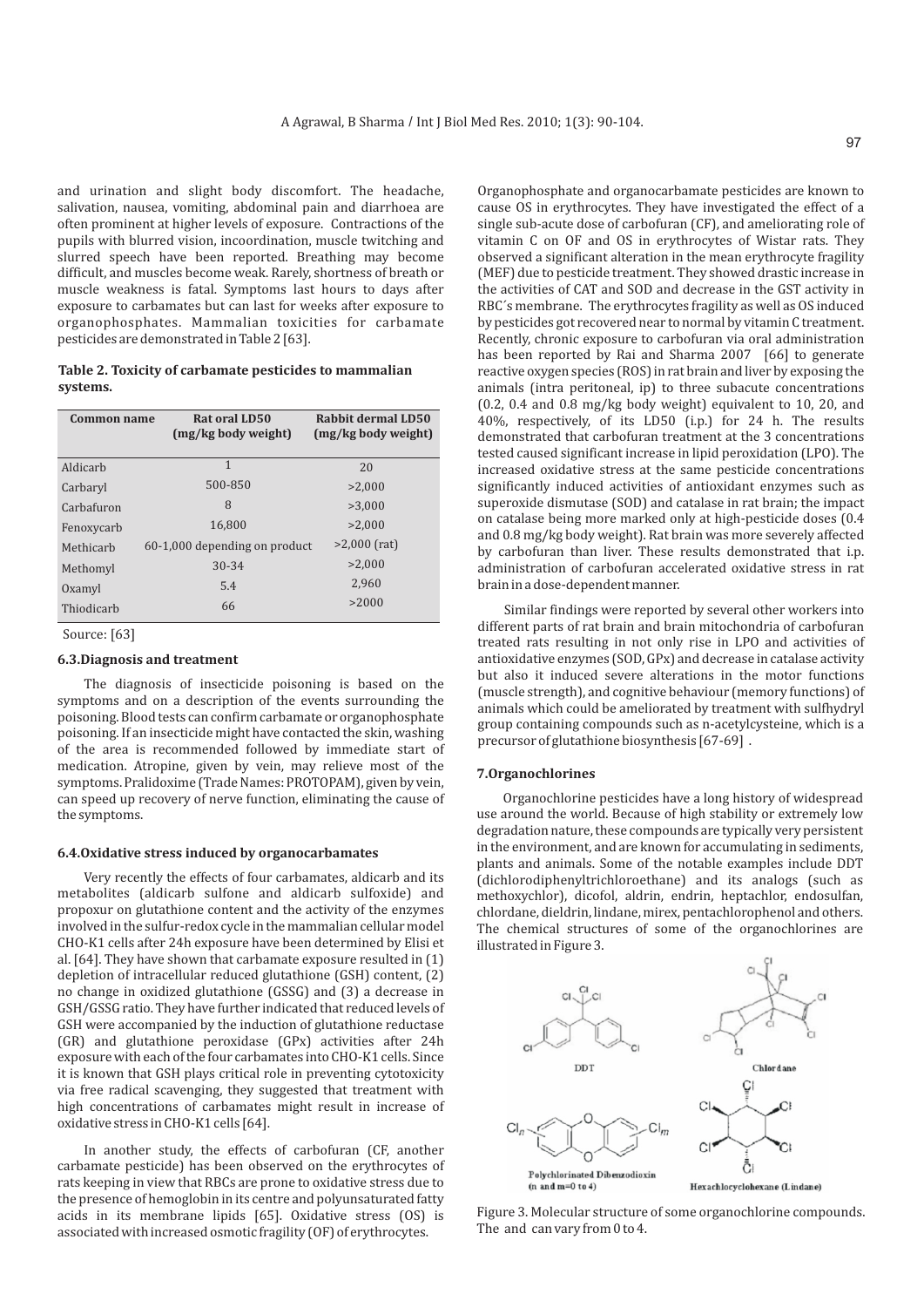These can be either hydrophilic or hydrophobic depending on their molecular structure. Many of these agents such as mirex, aldrin have been banned in various countries. Organochlorines have a wide range of both acute and chronic health effects, including cancer, neurological damage, and birth defects. Many organochlorines are also suspected to act as endocrine disruptors. Since, they are mostly liophilic in nature, so they tend to get deposited in fat depots or adipose tissue or even in blood and breast milk. Because of their chemical structure, organochlorines break down slowly (as the -C-Cl bond is highly resistant), build up in fatty and remain in our bodies for a long time. After repeated exposure when their concentration exceeds a critical level, they initiate development of disease processes through induction of central nervous system (CNS) or by altering the levels of neurotransmitters at the synaptic junctions.

Organochlorine pesticides are insecticides composed of primarily of carbon, hydrogen, and chlorine (at least one chloride group should be there covalently linked to the carbon). They break down slowly (half life in years, Table 3) and hence can remain in the environment for long time after application and in the organisms after exposure [70] . The most notorious organochlorine is the insecticide DDT (dichlorodiphenyl trichloroethane). Promoted as a "cure all" insecticide in the 1940s, DDT was widely used to control insects/pests to increase agricultural produce around the world for many years. It was also the chemical of choice for mosquito control; until the 1960s. DDT was applied as the primary weapon in the global "war against malaria" and still continues to be used for malaria control programmes in some countries. The commonly known organochlorines that have been banned in the U.S. include DDT, aldrin, dieldrin, toxaphene, chlordane and heptachlor. Others that are in main use include lindane, endosulfan, dicofol, methoxychlor and pentachlorophenol.

### **Table3. Environmental half-life of organochlorines in temperate soil**

| <b>Insecticide</b> | Half-life in soil (years) | 95% disappearance<br>(years) |
|--------------------|---------------------------|------------------------------|
| Aldrin             | $0.3$ to $3.0$            | 3.0                          |
| Isobenzon          | $0.4 \text{ to } 4.0$     | 4.0                          |
| Heptachlor         | $0.8 \text{ to } 3.5$     | 3.5                          |
| Chlordane          | 1.0 to $4.0$              | 4.0                          |
| Lindane            | $1.2 \text{ to } 6.5$     | 6.5                          |
| Endrin             | 2.2 to $7.0$              | 7.0                          |
| Dieldrin           | $2.5 \text{ to } 8.0$     | 8.0                          |
| <b>DDT</b>         | 2.8 to 10.0               | 10.0                         |

Source: [70]

# **7.1.Applications of organochlorines**

Organochlorine pesticides are mostly used as insecticides. Specific uses take a wide range of forms, from pellet application in field crops to sprays for seed coating and grain storage. Some organochlorines are applied to surfaces to kill insects that land there. An example of this strategy is the spraying of interior home walls with DDT to control mosquitoes and the malaria they carry. This is the way DDT is applied in those countries that are still using the pesticide for malaria control. Other organochlorines - such as chlordane, heptachlor and pentachlorophenol - are used to treat wood to prevent pest damage. Some organochlorine pesticides are used on a wide array of crops. Endosulfan, for example, was first registered as an insecticide miticide in the U.S. in 1954. It is still in widespread use in the U.S. to control pests in vegetables, fruits, cereal grains, and cotton, as well as ornamental shrubs, trees, vines, and ornamental plants. Internationally, its use in African cotton production is common, and it is applied to control pests on cashew plantations in India.

Lindane is another organochlorine with a range of uses. In India lindane has been used to protect crop seeds from insects, for pest control in forests, on livestock and household pets for control of ticks and other pests, and in homes to control ants and other household pests. It is also the active ingredient in many medicated shampoos and soaps to control head lice and scabies. Lindane is now restricted to seed coating uses for a handful of grain crops, and continues to be used to control lice and scabies (except in California, where these uses were recently banned). Internationally, lindane is banned or severely restricted in 40 countries.

#### **7.2.Oxidative stress induced by organochlorines**

Koner et al [71] have shown that treatment of experimental animals with subacute doses of organochlorines induced OS in rats by evaluating the impact of DDT and lindane exposure on lipid peroxidation and antioxidant mechanisms in rats. They found that the oral administration of DDT and lindane dependently increased thiobarbituric acid reactive substance (TBARS) levels in serum after 8 wk of treatment. The activity of superoxide dismutase (SOD) in red blood cells (RBCs) also got increased by these compounds in dose dependent manner. They have also shown the protective effect of vitamin C on DDT and lindane induced lipid peroxidation and SOD activity. In another study, endosulfan has been reported to induce OS in rats heart as there was significant rise in the activities of SOD, glutathione peroxidase (GPx) and catalase (CAT) which could be prevented by use of vitamin E as an antioxidant [72] . Lindane and malathion treatment have also been shown to cause immunotoxicity in cell culture by inducing OS. Some workers [73,74] have demonstrated that acetofenate, an organochlorine insecticide treatment can cause macrophage apoptosis by inducing oxidative stress on mouse macrophage cell line RAW264.7. Their studies revealed that the increase of endogenous ROS and DNA damage co-mediating organochlorine pesticides-induced apoptosis in macrophages might be by the mitochondria and p53 signal pathway.

The role of dieldrin in hepatotoxicity of mouse through oxidative stress has previously been reported by Bachowski et al [75]. They observed that oxidative stress correlated with the induction of DNA S-phase synthesis in the experimental mouse. In the rat cerebral hemisphere, the effects of oral administration of hexachlorocyclohexane (HCH) on the extent of LPO and levels of antioxidant enzymes have been evaluated by Sahoo and coworkers [76]. They reported elevated level of LPX after 7 days of treatment in crude homogenate. The pesticide elicited a significant decrease in the activities of cytosolic total and CN- -sensitive superoxide dismutase (SOD) without any change in CN- -resistant SOD. They found decreased activities of cerebral catalase and glutathione peroxidase activity (both selenium-dependent and -independent isoenzymes) throughout the treatment period. Cerebral catalase and the level of glutathione content were decreased after 7 and 30 days of treatment, respectively. Hexachlorocyclohexane (HCH, lindane) caused elevation in the activity of glutathione reductase and content of ascorbic acid, due to the pesticide exposure. The different isomers of HCH ( $\alpha$ -,  $\beta$ - and  $\gamma$ -HCH) and DDT exhibit the capability to alter the antioxidant parameters in tumour and surrounding tumour free tissues of female breast cancer patients when compared to controls [77]. Iscan et al [77] demonstrated that free-radical mediated OS was, at least partly, associated with organochlorine residues in human breast tumours. The involvement of the antioxidant enzymes (catalase and glutathione peroxidase) in defense against the genotoxicity induced by phosphamidon and dieldrin has been demonstrated in primary mouse lung fibroblast cultures [78]. These two pesticides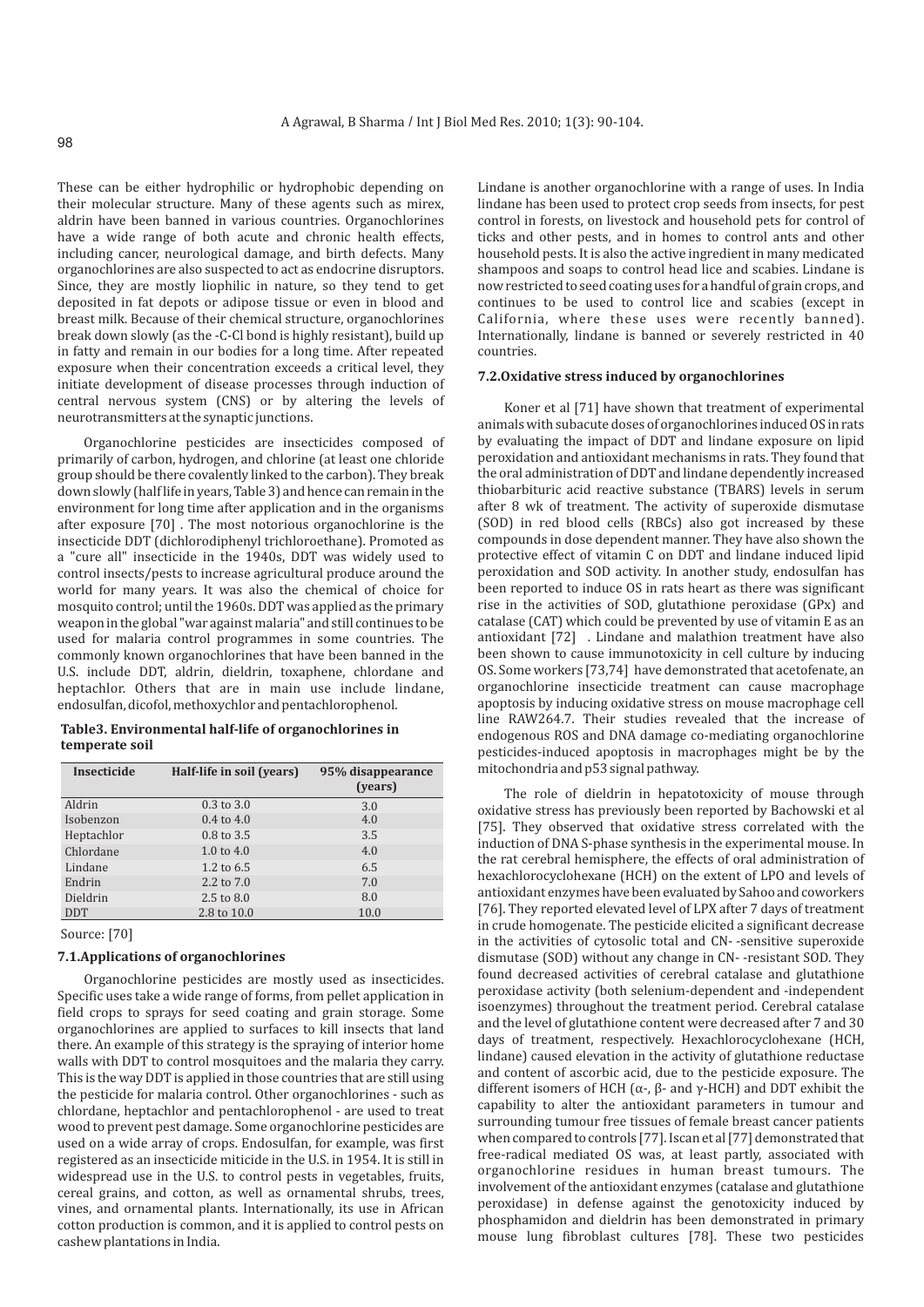damaged DNA through the generation of reactive oxygen species and therefore produce OS. The catalase activity decreased only in the damage induced by phosphamidon, while glutathione peroxidase protected against damage induced by both phosphamidon and dieldrin. Simultaneous treatment with antioxidant inhibitors and pesticides resulted in a decrease in micronucleus frequency and cell number, due to apoptotic death. The clastogenic DNA damage produced by the two pesticides was found to be modulated by antioxidant enzymes and their inhibitors, which indicated the involvement of pesticides, induced OS in genotoxicity [78].

# **7.3.Clinical symptoms of organochlorine poisoning**

Organochlorines contribute to many acute and chronic illnesses. Symptoms of acute poisoning include tremors, headache, dermal irritation, respiratory problems, dizziness, nausea, and seizures. Organochlorines are also associated with many chronic diseases. Studies have found a correlation between organochlorine exposure and various types of cancer, neurological damage (several organochlorines are known neurotoxins), Parkinson's disease, birth defects, respiratory illness, and abnormal immune system function. Many organochlorines are known or suspected hormone disruptors, and recent studies show that extremely low levels of exposure in the womb can cause irreversible damage to the reproductive and immune systems of the developing fetus.

#### **8.Pyrethrins**

Pyrethrins are available in different trade names such as Buhach, Chrysanthemum Cinerariaefolium, Ofirmotox, Insect Powder, Dalmation Insect Flowers, Firmotox, Parexan and NA 9184. Pyrethrin compounds have been used primarily to control human lice, mosquitoes, cockroaches, beetles and flies. Some "pyrethrin dusts," used to control insects in horticultural crops, are only 0.3% to 0.5% pyrethrins. Other pyrethrin compounds may be used in grain storage and in poultry pens and on dogs and cats to control lice and fleas. The basic chemical structure of pyrethrins and its derivatives are shown in Figure 4. Pyrethrins are natural insecticides produced by certain species of the chrysanthemum plant. The flowers of the plant are harvested shortly after blooming and are either dried and powdered or the oils within the flowers are extracted with solvents. The resulting pyrethrin containing dusts and extracts usually has an active ingredient content of about 30%. These active insecticidal components are collectively known as pyrethrins. The other sources of pyrethrin include Asteracea (ex Compositae) family: Calendula officinalis, Chrysanthemum cinerariaefolium, Chrysanhemum coccinum, Tagetes erecta, Tagetes minuta, Zinnia elegans, Zinia linnearis, etc [79,80]. The commercial plant, Chrysanthemum cinerariaefolium vis., also known as Dalmatian pyrethrum, is the principal source of pyrethrins.



Figure 4. Chemical structure of pyrethrine compounds. In pyrethrin  $I, R=CH<sub>3</sub>$  and pyrethrin  $II, R=CO<sub>2</sub>CH<sub>3</sub>$ 

# **8.1.Toxicity of pyrethrins**

The natural pyrethrins are contact poisons, which quickly penetrate the nerve system of the insect. A few minutes after application, the insect cannot move or fly away. But, a "knockdown dose" does not mean a killing dose. Enzymes in the insect swiftly detoxify the natural pyrethrins. Thus, some pests will recover. To delay the enzyme action a lethal dose is assured, organophosphates, carbamates, or synergists are added to the pyrethrins. Semisynthetic derivatives of the chrysanthemumic acids have been developed as insecticides. These are called pyrethroids and tend to be more effective than natural pyrethrins while they are less toxic to mammals. One common synthetic pyrethroid is allethrin. Because of their low stability (high degradability in environment) and very high  $LD_{50}$  value to humans, pyrethrins have not been reported to show any teratogenic, mutagenic or carcinogenic effects in mammals. These molecules are not stored in the body. But inhaling their higher doses may show toxicity as such as allergy, asthmatic breathing, sneezing, nasal stuffiness, headache, nausea, incoordination, tremors, convulsions, facial flushing and swelling, and burning and itching sensations, central nervous system and immune system.

# **8.2.Oxidative stress induced by pyrethrins**

A survey of literature indicates that not much work has been conducted on evaluation of pyrethrin induced OS in mammals. However, some available reports indicate that certain pyrethrins have the potential to generate OS in various key tissues of some mammalian systems as reviewed by Abdollahi et al [7]. The propensity of lambda-cyhalothrin (LTC) to induce OS in blood and brain of male Wistar rats and its possible attenuation by vitamin C has been reported. A significant increase of MDA levels in erythrocytes and brain were observed in LTC group compared to controls. Antioxidant enzyme activities in both tissues were modified due to LTC treatment. Administration of vitamin C recovered these parameters close to normal. Their results indicated the potential effects of LTC to induce oxidative damage in tissues and the ability of vitamin C to attenuate LTC-induced oxidative damage [81]. Exposure of deltamethrin has been shown to induce OS and cause perturbations in various biochemical parameters including LPO, antioxidant and neutrotransmission enzymes; the toxicity however, has been shown to be reduced by treatment with vitamin E [82]. In rats brain and liver, cypermethrin induced OS has been observed which got ameliorated by treatment with vitamin E or allopurinol [83]. In one report the use of vitamin E with selenium has been reported to protect the rats from cypermethrin induced OS [84]. The effects of treatment with the synthetic insecticide, cypermethrin, on plasma membrane fluidity, lipid peroxidation and antioxidant status in rat erythrocytes have been investigated in rats by Gabbianelli et al [85]. They reported that cypermethrin treatment caused significant decrease in erythrocyte membrane fluidity. Cypermethrin treatment also induced a significant increase in the lipid peroxidation. The increased OS resulted in a significant decrease in the acitivity of glutathione peroxidase. They proposed preferential localization of cypermethrin in the hydrophobic core of the membrane, where it increased lipid packing and consequently decreased membrane fluidity. In most these reports it has been proposed that rise in LPO and antioxidant enzymes/ molecules in different body tissues of mammalian systems exposed to pyrethrin could be part of a strategy to mitigate the adverse influence of ROS and free radicals generated due to pesticide stress.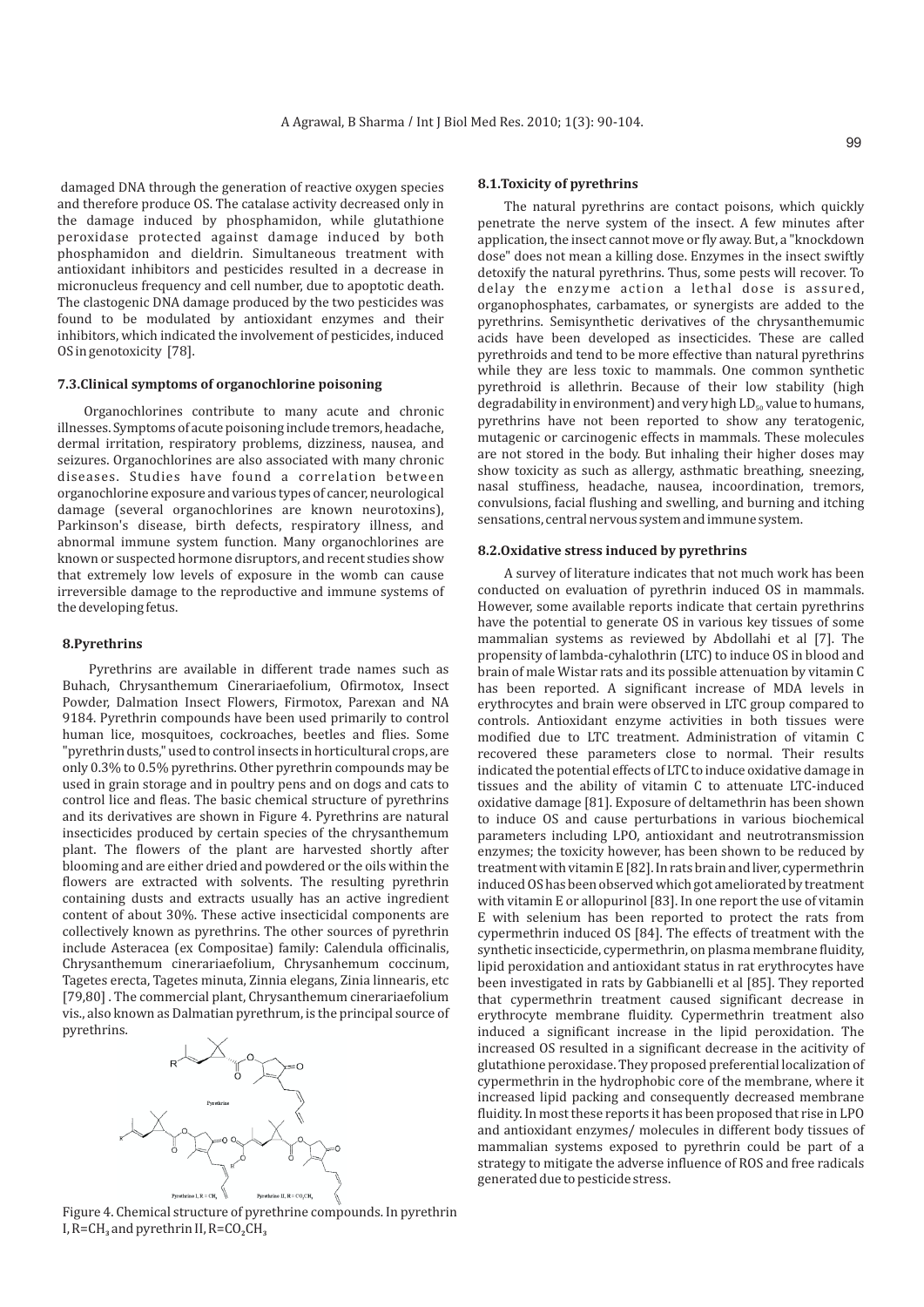# 100

# **9.Herbicides**

A herbicide is the substance used to kill unwanted plants. Selective herbicides kill specific target plants by interfering with the growth while leaving the desired crop relatively unharmed. Some herbicides used to clear waste ground, industrial sites, railways and railway embankments are non-selective and kill all plant material with which they come into contact. The chemical structures of some herbicides are displayed in Figure 5. Some plants produce natural herbicides, such as the genus Juglans (walnuts) applied for total vegetation control (TVC) programs for maintenance of highways and railroads.

Herbicides may be divided into two broad categories (1) inorganic (such as copper sulfate, sodium chlorate, and sodium arsenite) and organic (such as chlorophenoxy compounds,

dinitrophenols, bipyridyl compounds, carbamates, and amide herbicides). The first widely used herbicide was 2,4 dichlorophenoxyacetic acid (2,4-D) which is very selective in function. It is cost effective, still being used as a preferred herbicide over others such as atrazine and glyphosate. Based on their mechanisms of action, they have been classified as (1) acetyl coenzyme A carboxylase (ACCase, the enzyme catalysing the first step of lipid biosynthesis) inhibitors, (2) acetolactate synthase(ALS,catalysing the first step of branched chain amino acid synthesis) inhibitors (such as imazapic), (3) enolpyruvylshikimate 3-phosphate synthase enzyme (EPSPS, catalysing aromatic amino acids biosynthesis) inhibitors (such as glyphosate), and (4) Photosystem II inhibitors (such as atrazine). Some characteristics of representative herbicides are displayed in Table 4.

| Herbicide (type)                         | Control/Purpose                                                                                                                                         | <b>Acute Toxicity LD<sub>50</sub>mg/kg</b>          |
|------------------------------------------|---------------------------------------------------------------------------------------------------------------------------------------------------------|-----------------------------------------------------|
| 2,4-D (2,4-dichloro phenoxy acetic acid) | Systematic herbicide                                                                                                                                    | 3001,000: rats, Guinea pigs, rabbits                |
| Acetochlor                               | Control of most annual grasses, some broadleaf<br>weeds. Tolerant crops include corn, soybeans,<br>peanuts, and sugarcane.                              | 2,953: rat acute oral                               |
| Amitrole (triazine)                      | Broadleaf weeds and grasses in noncrop areas,<br>generally low toxicity.                                                                                | $>5,000$ : male rats                                |
| Arsenic acid (inorganic)                 | Desiccation of cotton which is to be stripped                                                                                                           | 48: young rat 100: older rats                       |
| Atrazine                                 | Widely used selective herbicide for broadleaf<br>and grassy weeds.                                                                                      | No ill effects in rats, dogs with diet of<br>25 ppm |
| Dinosep (dinitrophenol)                  | Control of seedlings, not established perennial<br>weeds except with repeat treatments.<br>Applicable to variety of crops, except cruciferous<br>crops. | 58: rats                                            |
| Diquat dipyridyl)                        | General aquatic herbicide; preharvest top killer<br>or desiccant.                                                                                       | 230: rats                                           |
| Diuron (carbamate)                       | Low ratesbroadleaf and grass weeds in cotton,<br>sugarcane etc. general weed killer at<br>higher rates                                                  | 3,400: oral rats                                    |
| Glyphosate                               | Broad-spectrum herbicide Used in crop,<br>noncrop, weed control                                                                                         | (Rabbit acute dermal,<br>$>5,000$ mg/kg)            |
| Metolachlor                              | Selective herbicide used to control annual grass<br>weeds, yellow nut sedge, some broadleaf in corn,<br>cotton, peanuts, and other crops                | 2,780: rat acute oral                               |
| Paraquat (dipyridyl)                     | Weed control during establishment of grass<br>seed crops                                                                                                | 138: male rats                                      |
| Propanil (aromatic amide)                | Grasses and broadleaf weeds in certain wheat<br>crops (north) and rice (south)                                                                          | 1,870: rats                                         |

# **Table 4. Some characteristics of representative herbicides**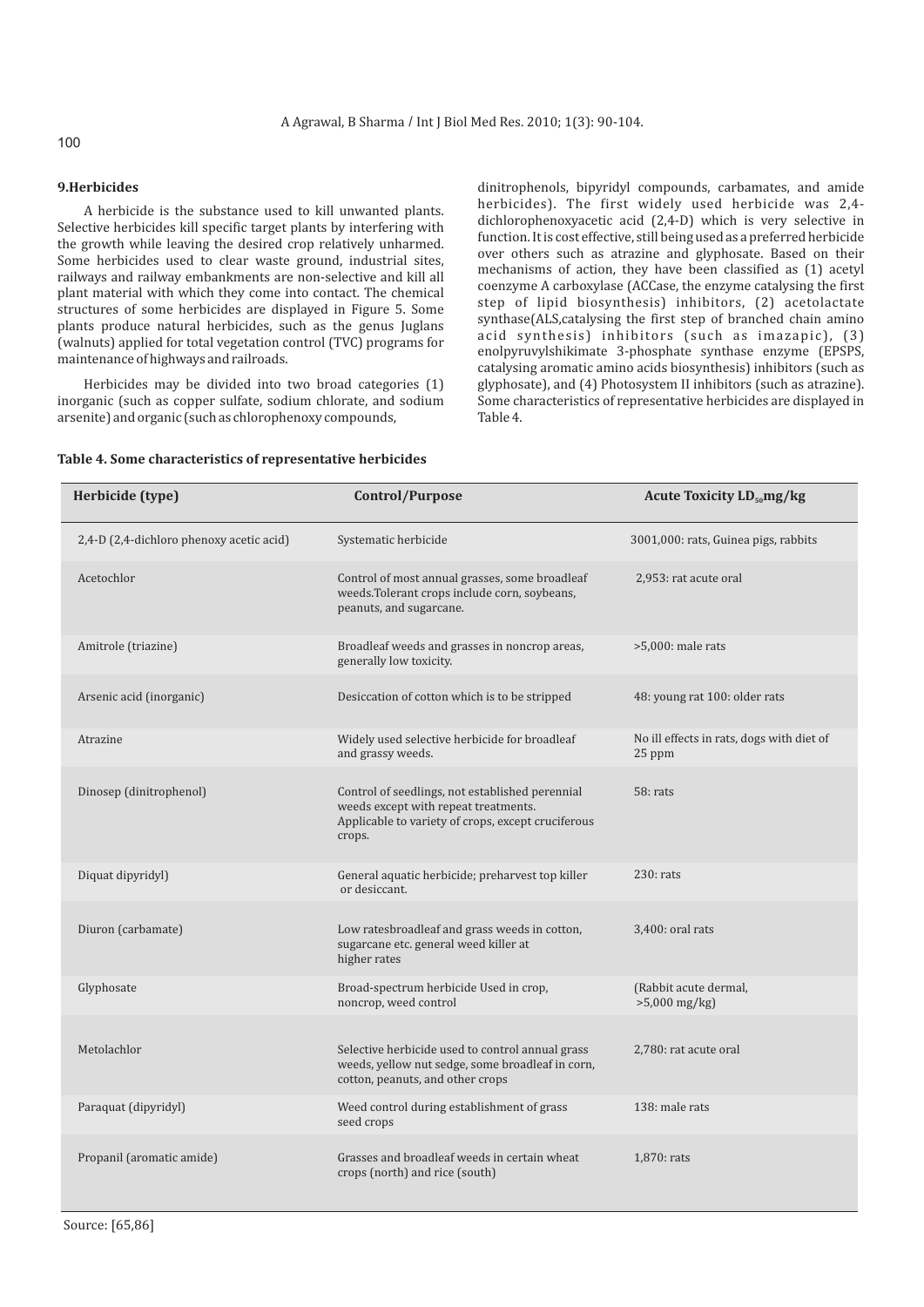

Figure 5. General molecular structures of some herbicides including dipyridyls

# **9.1.Toxicity of herbicides**

Since plants and mammals differ in organization and physiology, it might be expected that herbicides would constitute only a slight chemical hazard to mammals. Whereas some herbicides have very low toxicities in mammals, others have considerable. A number of test species are used to appraise toxicity, and their sensitivities are graded as acute (short-term) LD<sub>50</sub> values. The chlorophenoxy compounds 2,4dichlorophenoxyacetic acid (2,4-D) and 2,4,5trichlorophenoxyacetic acid (2,4,5-T) may be the most familiar herbicides. They have been used in agriculture (to eradicate broadleaf weeds) and to control woody plants in ditches and along highways. They act as growth hormones in many plants, and can evoke active plant growth in areas in which abnormal, twisted, or curtailed growth occurs. Massive doses of these chemicals may cause ventricular fibrillation in mammals. Lower doses may cause contact dermatitis and chloracne (a kind of severe dermatitis) in workers who have contact with 2,4,5-T (or 2,3,7,8 tetrachlorodibenzodioxin, or dioxin). Dinitrophenols (as alkali salts or aliphatic amine salts) exposure in humans may lead to nausea, gastric upset, rapid breathing, tachycardia (rapid heartbeat), cyanosis, and ultimately coma. Death or recovery occurs within 24h. Paraquat and diquat (1,1'-dimethyl-4.4' bipyridilium derivatives), known as bipyridyl compounds appear to act via free radical mechanism, competing for and depriving plants of an essential reducing agent. The previous works showing mechanism of toxicity of these compounds have been reviewed [65]. These compounds are hazardous to human beings but to lesser extent as compared to other group of pesticides such as organochlorines, organophosphates and carbamates. The fatalities may include lung, liver, and kidney damage. Paraquat tends to become concentrated in the kidney, with the accumulation of toxic amounts in the lung being secondary to kidney damage.

It is a severe eye and moderate skin irritant, but is not significantly absorbed through intact skin. The toxicokinetic studies indicate that through oral route the  $LD<sub>50</sub>$  values paraquat for male and female rats were 100 and 110mg/kg body weight, respectively. Through dermal route the values were 80 and 90 mg /kg body weight, respectively, for male and female rats. The  $LD_{50}$ value of paraquat through inhalation in rabbit (for 4h) has been reported to be  $6.4 \text{mg/m}^3$ . However, the guinea pig has been reported to be the most sensitive animal as  $LD_{50}$  value for this chemical has been reported to be less than one third (30 mg/kg) of the oral rout  $LD_{50}$  for rats. Men are also highly susceptible to these chemical species. However the exposure to diquat may lead to local

and systemic effects. In severe and usually fatal cases, gastrointestinal mucosal ulceration, paralytic ileus, hypovolemic shock, acute renal failure, and coma have been reported [86]. The poisoning by these herbicides could be diagnosed by a qualitative urine test, gut decontamination in patients within 1h of ingestion of a life-threatening dose of >6g. The management of poisoning by these chemicals includes fluid and electrolyte replacement, hemofiltration and hemodialysis etc. [86]. a splice variant of p52shc/p46shc, a cytoplasmic signal transducer involved in the transmission of mitogenic signals from activated receptors to Ras. These workers have proposed that p66shc is part of a signal transduction pathway that regulates stress apoptotic responses and life span in mammals [91]. Paraquat is shown to be involved in triggering oxidative stress and dopaminergic cell death. Epidemiological studies suggest an increased risk for developing Parkinson's disease following chronic exposure to paraquat [92]. This compound was found to trigger stress in endoplasmic reticulum (ER), cell dysfunction, and dopaminergic cell death. The p23, a small co-chaperone protein is cleaved during ER stressinduced cell death triggered by paraquat. The blockage of the caspase cleavage site of p23 was found to be associated with decreased cell death [92]. The cellular glutathione peroxidase has been shown to protect the experimental mice against lethal OS induced by various doses of diquat [93].

The acute diquat (1,1'-ethylene, 2,2'-bipyridilium) toxicity in the rat has been shown to be associated with stimulation of net fluid secretion into the gastrointestinal (GI) tract. Rawlings et al [94] have explained that the mechanism of diquat toxicity in the small intestine as it involves redox cycling of the bipyridyl leading to a disturbance of biochemical function and oxidative stress by conducting in vitro experiments using varying diquat concentrations upto 1mM. They further suggested that diquatinduced fluid secretion in the rat small intestine was associated with redox cycling of bipyridyl leading to depletion of NADPH. According to Li and Sun [88] diquat induces OS in mice when injected through intraperitoneal (ip) route. The rise in hepatic glutathione peroxidase (GPX1) level in the diquat teated mice was attributed to its role in imparting protection against acute oxidative stress produced by herbicide. These workers indicated that normal GPX1 expression is necessary to protect mice against the lethality, hepatic protein oxidation, and elevation of plasma ALT activity induced by diquat. The mechanisms of toxicity, clinical features, and management of diquat ponisoning have been reviewed by Jones and Vale [86].

#### **9.2.Oxidative stress induced by bipyridyl compounds**

The toxicity of bipyridyl paraquat in mammals is presumed to be via generation of OS. The bipyridyl paraquat induced toxicity in human neuroblastoma SH-SY5Y cells related to dopaminergic pathogenesis has been reported to occur through OS and proteosomal dysfunction [74]. The experimental mice lacking the genes for various forms of SOD are highly sensitive to the toxic effects of this compound [87- 90]. One of such studies has reported that the p66shc adaptor protein controls oxidative stress response and life span in mammals exposed to paraquat [91]. The p66shc is a splice variant of p52shc/p46shc, a cytoplasmic signal transducer involved in the transmission of mitogenic signals from activated receptors to Ras. These workers have proposed that p66shc is part of a signal transduction pathway that regulates stress apoptotic responses and life span in mammals [91]. Paraquat is shown to be involved in triggering oxidative stress and dopaminergic cell death. Epidemiological studies suggest an increased risk for developing Parkinson's disease following chronic exposure to paraquat [92]. This compound was found to trigger stress in endoplasmic reticulum (ER), cell dysfunction, and dopaminergic cell death. The p23, a small co-chaperone protein is cleaved during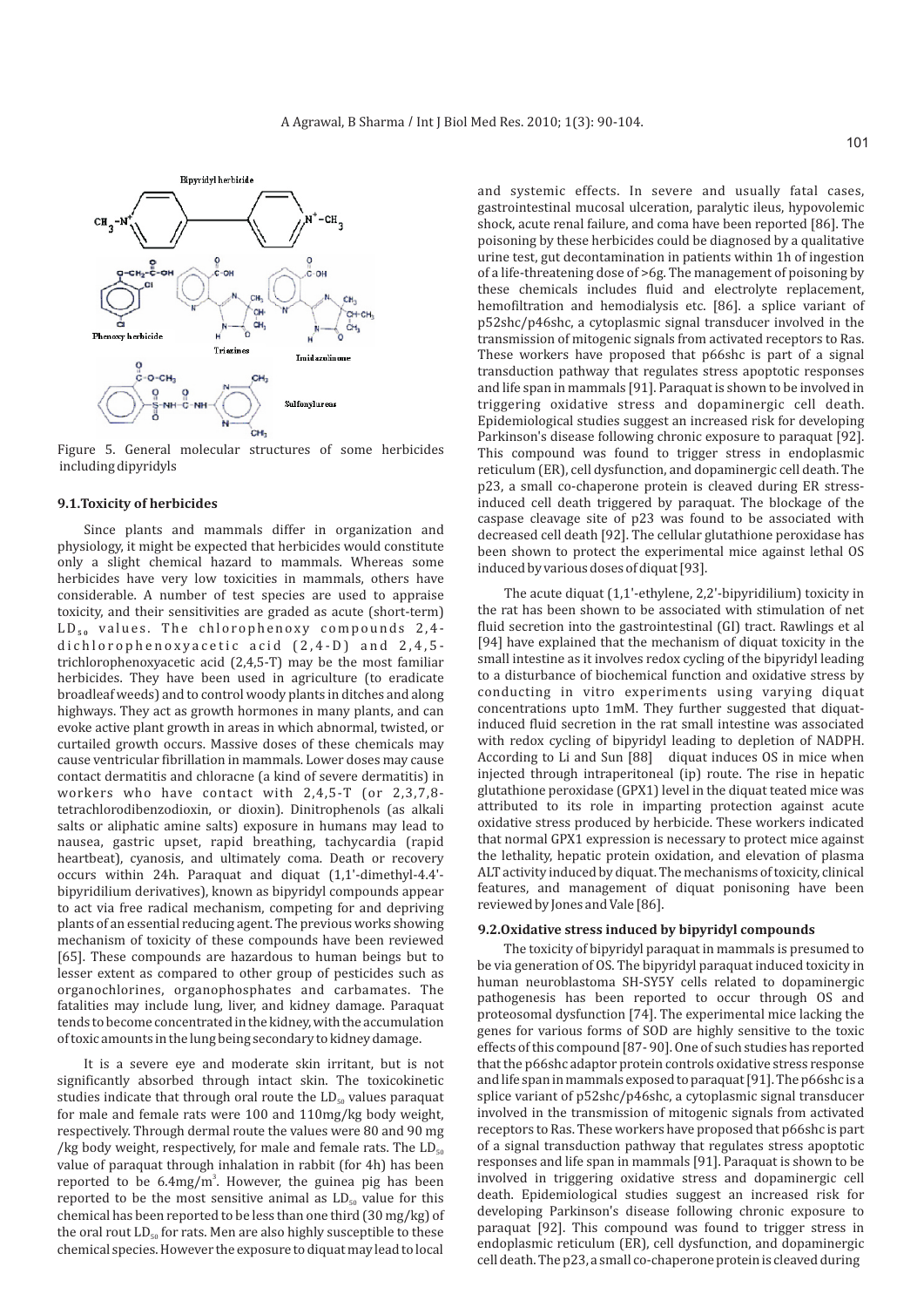ER stress-induced cell death triggered by paraquat. The blockage of the caspase cleavage site of p23 was found to be associated with decreased cell death [92]. The cellular glutathione peroxidase has been shown to protect the experimental mice against lethal OS induced by various doses of diquat [93].

The acute diquat (1,1'-ethylene, 2,2'-bipyridilium) toxicity in the rat has been shown to be associated with stimulation of net fluid secretion into the gastrointestinal (GI) tract. Rawlings et al [94] have explained that the mechanism of diquat toxicity in the small intestine as it involves redox cycling of the bipyridyl leading to a disturbance of biochemical function and oxidative stress by conducting in vitro experiments using varying diquat concentrations upto 1mM. They further suggested that diquatinduced fluid secretion in the rat small intestine was associated with redox cycling of bipyridyl leading to depletion of NADPH. According to Li and Sun [88] diquat induces OS in mice when injected through intraperitoneal (ip) route. The rise in hepatic glutathione peroxidase (GPX1) level in the diquat teated mice was attributed to its role in imparting protection against acute oxidative stress produced by herbicide. These workers indicated that normal GPX1 expression is necessary to protect mice against the lethality, hepatic protein oxidation, and elevation of plasma ALT activity induced by diquat. The mechanisms of toxicity, clinical features, and management of diquat ponisoning have been reviewed by Jones and Vale [86].

#### **10.Conclusions**

With the advent of chemical pesticides having diverse nature, structures and biological activity as well as their indiscriminate application in the environment, the problem of ranking the hazards that each one poses has arisen. As mentioned above, the results of studies conducted in humans and animals have reported that pesticides induce OS which leads to development of different pathophysiological conditions of many diseases affecting the renal, haematological, immunity, gynaecological, neurological and metabolic functions. There is mounting evidence that chronic moderate exposure of pesticides is neurotoxic and increases risk of Parkinson's disease. More studies other than OP's and greater attention to disentangling the effects of different pesticides are needed. Therefore the usage of pesticides is required to be strictly monitored and regulated in order to control the frequent entry of such poisons into the environment, which causes serious risk to the health of humans and animals.

#### **Acknowledgments**

BS acknowledges University of Allahabad for supporting the research.

#### **11.References**

- [1] Butterfield DA. Amyloid beta-peptide (1-42) induced oxidative stress and neuotoxicity implications for neurodegeneration in Alzheimer's disease brain. A review Free Radic Res. 2002 ; 36: 1307-1313.
- [2] Butterfield DA, Lauderback CA. Lipid peroxidation and protein oxidation in Alzheimer's disease brain: potential causes and consequences involving amyloid beta-sress. Free Rad Biol Med. 2002; 32 :1050-1060.
- [3] Zarkovic N. 4hydroxynonenal as a bioactive marker of biological process. Mol Aspects Med. 2003; 224: 281-291.
- [4] Mena S, Ortega A, Estrela JM. Oxidative stress in environmental induced carcinogenesis. Mutat Res. 2009; 674: 36-44.
- [5] Halliwell B. Free radicals and antioxidant: a personal view. Neut Rev. 1994; 52: 235-265.
- [6] Harman D. Aging and oxidative stress. JI FCC. 1999; 10 : 24-47.
- [7] Abdollahi M, Ranjbar A, Shadnia S, Nikfar S, Rezaie A. Pesticide and oxidative stress: A review. Med Sci Monitor. 2004; 10: RA144-RA147.
- Nordberg J, Arnér ES. Reactive oxygen species, antioxidants and mammalian thioredoxin system. Free Radic Biol Med. 2001; 31:1287- 1312.
- Annuk M, Zilmer M, Lind L, Linde T, Fellstrom B. Oxidative stress and endothelial function in chronic renal failure. J Am Soc Nephrol. 2001; 12: 2747-2752.
- [10] Asano T, Matsui T. Antioxidant therapy against cerebral vasospasm following aneurysmal subarchnoid hemorrhage. Cell Mol Neurobiol. 1999; 1:31-44.
- [11] Sies H. Oxidative stress: oxidants and antioxidants. Exp Physiol.1997; 82: 291-295.
- [12] Feher J, Blazovics A, Matkovics B, Mezes E. Role of free radicals in biological systems.; Akademiai Kiado, Budapest. 1993; pp.45-57.
- [13] Horvath T, Javor T. A szabad gyokok biologiai jelentosegenek klinikai vonatkozásai. Az Orvostudomány Aktualis Problémai.Budapest.1985; 71- 92
- [14] Tulok I, Matkovics A. Antioxidansok a megelozesben es a gyogyitasban. Hazio Tvk Szle. 1997; 2: 446-450.
- [15] Radimer K, Bindewall B, Hughes B, Ervin B, Swanson C, Picciano M. Dietary supplement use by US adults : data from National Health and Nutrition Examination Survey. Am J Epidemiol. 2004; 160 : 339-349.
- [16] Matkovics A. Antioxidánsok 2000elmelet es gyakorlat. An over view of free radical research. Magy Belorv Arch. 2001; 54:35-40.
- [17] Murcia MA, Jimenez AM, Martinez-Tome M. Evaluation of the antioxidant properties of Mediterranean and tropical fruits compared with common food additives. J Food Prot. 2001; 64: 2037-2046.
- [18] Goldberg IJ, L. Mosca L, Piano MR, Fischer EA. AHA Science Advisory. Wine and your heart: a Science advisory for healthcare professionals from the Nutrition Committee, Council on Epidemiology and Prevention and Council of Cardiovascular Nursing of the American Heart Association. Circulation. 2001; 103: 472-475.
- [19] Halliwell B, Gutterdge JMC. The antioxidants of extracellular fluids. Arch Biochem Bio Phys. 1990; 280: 1-8.
- [20] Sies H and Stan LW. Vitamins E and C, in rotene and other carotenoids as antioxidants, Am J Clin Neut. 1998; 62: 13152-13212.
- [21] Chinta SJ, Rane A, Poksay KS, Bredesen DE, Andersen JK, Rao RV. Coupling endoplasmic reticulum stress to the cell death program in dopaminergic cells: Effect of paraquat. Neuromolecular Méd. 2008; 10(4): 333-342.
- [22] Hurrell R. Influence of vegetable protein sources and trace element and mineral bioavailibility. J Nutr. 2003; 133: 2973S-2977S.
- [23] Meilhac O, Ramachandran S, Chiang K, Santanam N, Parthasarathy S. Role of arterial wall antioxidant defense in beneficial effects of exercise on atherosclerosis in mice. Arterioscler Thromb Vasc Biol. 2001; 21: 1681- 1688.
- [24] Abdollahi M, Ranjbar A, Shadnia S, Nikfar S, Rezaie A. Pesticide and oxidative stress: A review. Med Sci Monitor. 2004; 10: RA144-RA147.
- [25] Matkovics B, Stress reaction answers. Antioxidants in response and repair. In: Role of free radicals in biological systems. Fehér J, Blázovics A, Matkovics B, Mézes E. eds., Akadémiai Kiadó, Budapest, 1993; pp.229-235.
- [26] Bulger EM, Maier VR. Antioxidants in critical illness Arch Surg. 2001; 136: 1201-1206.
- [27] Porter JM, Ivatury RR, Azimuddin K, Swami R. Antioxidant study in prevention of organ dysfunction syndrome and infectious complications after trauma : early results of a prospective randomized study. Am Surg.1999; 65: 478-483.
- [28] Goode HF, Webster NR. Free radicals and antioxidant in sepsis. Crit Care Med. 1993; 21 :1770-1776.
- [29] Boda D, Németh I. Effect of parenteral allopurinol treatment in critically ill children in need of intensive care, Acta Paed Hung. 1983; 24: 247-253.
- [30] Jacoby DB, Choi AMK. Influenza virus induces expression of antioxidant genes in human epithelial cells. Free Rad Biol Med. 1994; 16: 821- 882.
- [31] Hemila H, Douglas RM. Vitamin C and acute respiratory infection. Int J Tuberc Lung Dis. 1999; 3: 756-761.
- [32] Berkson BM. A conservative triple antioxidant approach to the treatment of hepaitis C. Combiation of lipoic acid (thioactic acid) silymarin, and selenium, three case histories. Med Klin. 1999; 94S3 : 84-89.
- [33] Watson JP, Jones DE, James OF, Cann PA, Bramble MG. Case report: oral antioxidant therapy for the treatment of primary biliary cirrhosis: a pilot study. J Gasteroenterol Hepatol. 1999; 14: 1034-1040.
- [34] Bowrey DJ, Morris-Stiff GJ, Puntis MC. Selenium deficiency and chronic pancreatitis disease and potential for therapy. HPB-Surg. 1999; 11: 207- 216.
- [35] Clermont G, Lecour S, Cabanne JF, Motte G, Guilland JC, Chevet D, Rochette L. Vitamin E-coated dialyzer reduces oxidative stress in haemodialysis patients. Free Radic Biol Med. 2001; 31 : 233-241.
- [36] Németh I, Turi S, Haszon I, Bereczki C. Vitamin E alleviates the oxidative stress of erythropoietin in uremic children on haemodialysis. Pediatr Nephrol. 2000; 14:13-17.
- [37] Pejić S, Todorović A, Stojiljković V, Kasapović J, Pajović SB. Antioxidant enzymes and lipid peroxidation in endometrium of patients with polyps, myoma, hyperplasia and adenocarcinoma. Reproductive Biol Endocrinol. 2009;7:1-9.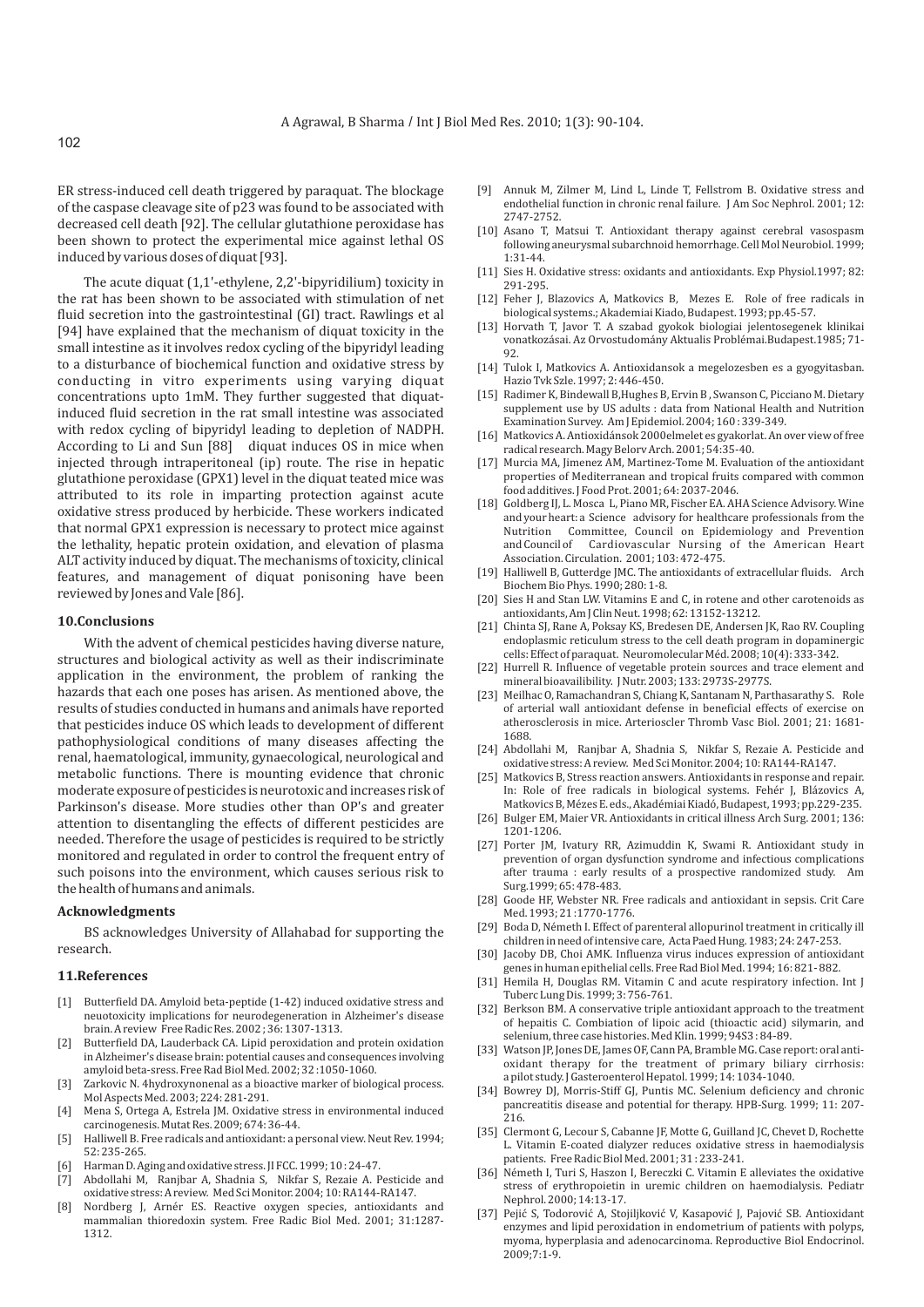- [38] Lockwood K, Moesgaard S, Hanioka T, Folkers K. Apparent partial remission of breast cancer in high risk patients supplemented with nutritional antioxidants essential fatty acids and coenzyme Q10. Mol Aspects Med. 1994; 15s : s231-s241.
- [39] Food and agriculture organization of the united nations (2002). International code of conduct on the distribution and use of pesticides. Retrieved on 2007; 10-25.
- [40] Ellenhorn MJ, Schonwald S, Ordog G, Wasserberger J .Ellenhorn's Medical Toxicology: Diagnosis and Treatment of Human Poisoning, Williams & Wilkins (ed), 1997, Maryland, pp.1614-1663.
- [41] Abdollahi M, Jafari A, Jalali N. Chronic toxicity in organophosphate exposed workers. Med J Islamic Rep Iran. 1995; 9: 221-225.
- [42] Abdollahi M, Jafari A, Jalali N, Balalai M, Kebriaeezadeh A, Nikfar S. A New approach to the efficacy of oximes in the management of acute organophosphates poisoning. Irn J Med Sci. 1995; 20:105-109.
- [43] Abdollahi M, Balali M, Akhgari Jannat MB, Kebriaeezadeh A, Nikfar S. A survey of cholinesterase activity in healthy and organophosphate-exposed populations. Irn J Med Sci. 1996; 21: 63-66.
- [44] Abdollahi M, Jalali N, Sabzevari O, Hoseini R, Ghnea T. A retrospective study of poisoning in Tehran. J Toxicol Clin Toxicol. 1997; 35:387-393.
- [45] Abdollahi M, Jalali N, Sabzevari O, Nikfar S, Fallahpour M.Effects of Glycyrrhiza derivatives against acetaminophen-induced hepatotoxicity. Irn J Med Sci.1999; 24 :26-31.
- [46] Jalali N, Pajoumand A, Abdollahi M, Shadnia S. Effects of chronic lead administration on interdependence of nitric oxide and cyclooxygenase pathway in rat aorta. Toxicol Lett Suppl. 2000 ;1:116- 309.
- [47] Pajoumand A, Jalali N, Abdollahi M, Shadnia S. Survival following severe aluminium phosphide poisoning. J Pharm Pract Res. 2002; 32: 297-299.
- [48] Banerjee BD, Seth V, Bhattacharya A, Pasha ST, Chakraborty AK. Biochemical effects of some pesticides on lipid peroxidation and free radical scavangers. Toxicol Lett. 1999; 107: 33-47.
- [49] Etemadi-Aleagha A, Akhgari M, Abdollahi M. A Brief review on oxidative stress and cardiac diseases. Mid East Pharmac. 2002; 10: 8-9.
- [50] Rai DK, Sharma B. Carbofuran-induced oxidative stress in mammalian brain. Mol Biotechnol. 2007; 37: 66-71.
- [51] Rai DK, Rai PK, Rizvi SI,Watal G, Sharma B. Experimental and Toxicologic Pathol. 2009; 61(6):531-535.
- [52] Abdollahi M, Ranjbar A, Shadnia S, Nikfar S, Rezaie A. Pesticide and oxidative stress: A review. Med Sci Monitor. 2004; 10: RA144-RA147.
- [53] Carlton FB, Simpson WM, Haddad LM. The organophosphates and other insecticides. In: Haddad LM, Shannon MW, Winchester JF (eds). Clinical management of poisoning and drug overdose. 3rd ed. Philadelphia: Saunders. 1998; pp. 836-842 .
- [54] Gallo MA, Lawryk NJ. Organic phosphorus pesticides. In: Handbook of Pesticide Toxicology. Hayes WJ, Laws ER (eds).San Diego: Academic Press.1991; pp.938-941,951-952.
- [55] McCord E , Price JF, Nagle CA. Pesticide mode of action codes to aid ornamental growers in developing control programms to manage pest resistance. Proc Fla State Hort Soc. 2002; 115: 130-133.
- [56] Reigart JR, Roberts JR. Recognition and management of pesticide poisonings. 5th ed. U.S. Environmental Protection Agency, Washington, D.C. 20460, 1999. http://www.epa.gov/pesticides/safety/health care.
- [57] Tucker SB, Flannigan SA, Ross CE. Inhibition of cutaneous paresthesia resulting from synthetic p zyrethroid exposure. Int J Dermatol.1984; 10: 686-689.
- [58] Amal A. Mashali, Howaida A. Nounou, Gihan M. Sharara, Manal H, Abdel Aziz . Role of oxidative stress and apoptosis into acute organophosphorus intoxicated patients. J Med Res Inst. 2005; 26: 255-263.
- [59] Melchiorri D, Reiter R, Sewerynek E, Hara M, Chen L, Histico G. Paraquat toxicity and oxidative damage. Reduction by melatonin. Biochem Pharmacol. 1996; 39: 1095-1099.
- [60] Maellaro E, Casini F, Del Bello B, Comporti M. Lipid peroxidation and antioxidant systems in the liver injury produced by glutathione depleting agents Biochem Pharmacol. 1990; 39: 1513-1521.
- [61] Verma RS, Mehta A, Srivastava N. In vivo chlorpyrifos induced oxidative stress: Attenuation by antioxidant vitamins. Pesticide Biochem Physiol. 2007; 88: 191-196.
- [62] Zama D, Meraihi Z, Tebibel S, Benayssa W, Benayache F, Benayache S, Vlietinck AJ. Chlorpyrifos-induced oxidative stress and tissue damage in the liver, kidney, brain and fetus in pregnant rats: The protective role of the butanolic extract of Paronychia argentea L. Indian J Pharmacol. 2007; 39: 145-150.
- [63] Frederick M. Fishel. This table originally published in Pesticide Toxicity Profile: Carbamate Pesticides, 2005; http://edis.ifas.ufl.edu/PI088, Institute of Food and Agricultural Sciences, University of Florida.
- [64] Elisi M, Monica F, Pierluigi B,Gu UF, Maria JR. Effects of four carbamate compounds on antioxidant parameters. Ecotoxicol Environ Safety. 2009; 72 : 922-930.
- [65] Rai DK, Rai PK, Rizvi SI,Watal G, Sharma B. Experimental and Toxicologic Pathl. 2009; 61(6):531-535.
- [66] Tulok I, Matkovics A. Antioxidansok a megelozesben es a gyogyításban. Hazio Tvk Szle. 1997; 2: 446-450.
- [67] Kamboj A, Kiran R, Sandhir R. Carbofuran-induced neurochemical and neurobehaviourak altrations in rats: attenuation by N-acetylcysteine. Exp Brain Res. 2006a; 170: 567-575.
- [68] Kamboj A, Kiran R, Sandhir R. N-acetylcysteine ameliorates carbofuroninduced alterations in lipid composition and activity of membrane bound enzymes. Molecular and Cellular Biochemistry. 2006b; 286: 107-114.
- [69] Kamboj SS, Kumar V, Kamboj A, Sandhir R. Mitochondrial oxidative stress and dysfunction in rat brain induced by carbofuron exposure. Cell Mol Neurobiol. 2008; 28: 961-969.
- [70] Wandiga SO. Use and distribution of organochlorine pesticides. The future in Africa, Pure and Applied Chem. 2001; 73: 1147-1155.
- [71] Koner BC, Banerjee BD, Ray A. Organochlorine pesticide induced oxidative stress and immune suppression in rat. Indian J Exp Biol. 1998; 36: 395- 398.
- [72] Jalili Sh, Ilkhanipour M, Heydari R, Farshid AA, Salehi S. The effects of Vitamin E on endosulfan induced oxidative stress in rat heart. Pakistan Journal of Nutrition. 2007; 6: 375-380.
- [73] Selen O, Misra H, Pesticides induced oxidative stress in thymocytes. Mol Cell Biochem. 2006; 290: 137-144.
- [74] Zhao M, Zhang Y, Wang C, Fu Z, Liu W, Gan J. Induction of macrophage apoptosis by an organochlorine insecticide acetofenate. Chem Res Toxicol. 2009; 22: 504-510.
- [75] Bachowski S, Kolaja KL, Xu Y, Ketcham CA, Stevenson DE, Walborg EF Jr, Klaunig JE. Role of oxidative stress in mechanism of dieldrin's hepatotoxicity. Annals Clin Lab Sci. 1997; 27: 196-209.
- [76] Sahoo A, Samanta L, Chainy GBN. Mediation of oxidative stress in HCHinduced neurotoxicity in rat. Archiv Environ Contam Toxicol. 2000; 39: 7- 12.
- [77] Iscan M, Coban T, Cok I, Bulbul D, Eke BC, Burgaz S. The organochlorine pesticide residues and antioxidant enzyme activities in human breast tumors: is there any association? Breast Cancer Res. 2002; 72: 173-182.
- [78] Rosadele C, Gabriella A.The role of oxidative stress in the in vitro induction of micronuclei by pesticides in mouse lung fibroblasts. Mutagenesis. 2003; 18: 127-132.
- [79] Kudakasseril G J, Staba E J Insecticidal phytochemicals. In: Cell Culture and Somatic Cell Genetics of Plants. Constabel F and Vasil IK Eds., Academic Press, New York. 1988; Vol. 5, pp. 537-552.
- [80] Moore JB, Levy LW. Pyrethrum sources and uses. I. Commercial sources of Pyrethrum. In: Pyrethrum Flowers. 1975; pp.1-9.
- [81] Fetoui H, Garoui El M, Makni-ayadi F, Zeghal N. Oxidative stress induced by lambda-cyhalothrin (LTC) in rat erythrocytes and brain: Attenuation by vitamin C. Environ Toxicol Pharmacol. 2008; 26 : 225-231.
- [82] Yousef MI, Awad TI, Mohamed EH, Deltamethrin-induced oxidative damage and biochemical alterations in rat and its attenuation by Vitamine. Toxicol. 2007; 227: 240-247.
- [83] Giray B, Gürbay A, Hincal F. Cypermethininduced oxidative stress in rat brain and liver is prevented by Vitamin C or allopurinol. Toxicol Lett. 2001; 118: 139-146.
- [84] Atessahin A, Yilmaz S, Karahan U, Purun CÜU, Tasdemir B. The Effects of Vitamin E and Selenium on Cypermethrin-Induced Oxidative Stress in Rats. Turk J Vet Anim Sci. 2005; 29: 385-391.
- [85] Gabbianelli R, Falcioni G, Nasuti C, Cantalamessa F. Cypermethrin-induced plasma membrane perturbation on erythrocytes from rats: reduction of fluidity in the hydrophobic core and in glutathione peroxidase activity. Toxicol. 2002; 175: 91-101.
- [86] Jones GM, Vale JA. Mechanisms of Toxicity, Clinical Features, and Management of Diquat Poisoning: A Review. J Toxicol Clin Toxicol .2000; 38(2): 123-128.
- [87] Day BJ, Patel M, Calavetta L, Change LY, Stamler JS. A mechanism of paraquat toxicity involving nitric oxide synthase. Proc Natl Acad Sci. USA. 1999; 96: 760-765.
- [88] Li X, Sun AY. Paraquat induced activation of transcription factor AP-1 and apoptosis in PC 12 cells. J Neural Transm.1999; 106:1-21.
- [89] Yang W, Sun AY. Paraquat-induced free radical reaction in mouse brain microsomes. Neurochem Res. 1998; 23: 47-53.
- [90] Yang W, Sun AY. Paraquat-induced cell death in PC12 cells. Neurochem Res. 1998; 23: 1387-1394.
- [91] Migliaccio E,Giorgio M, Mele S, Pelicci G, Reboldi P, Pandolfi PP, Lanfrancone L, Pelicci PG. The p66 shc adaptor protein controls oxidative stress response and life span in mammals. Nature. 1999; 402: 309-313.
- [92] Chinta SJ, Rane A, Poksay KS, Bredesen DE, Andersen JK, Rao RV. Coupling endoplasmic reticulum stress to the cell death program in dopaminergic cells: effect of paraquat. Neuromolecular Méd. 2008; 10(4): 333-342.